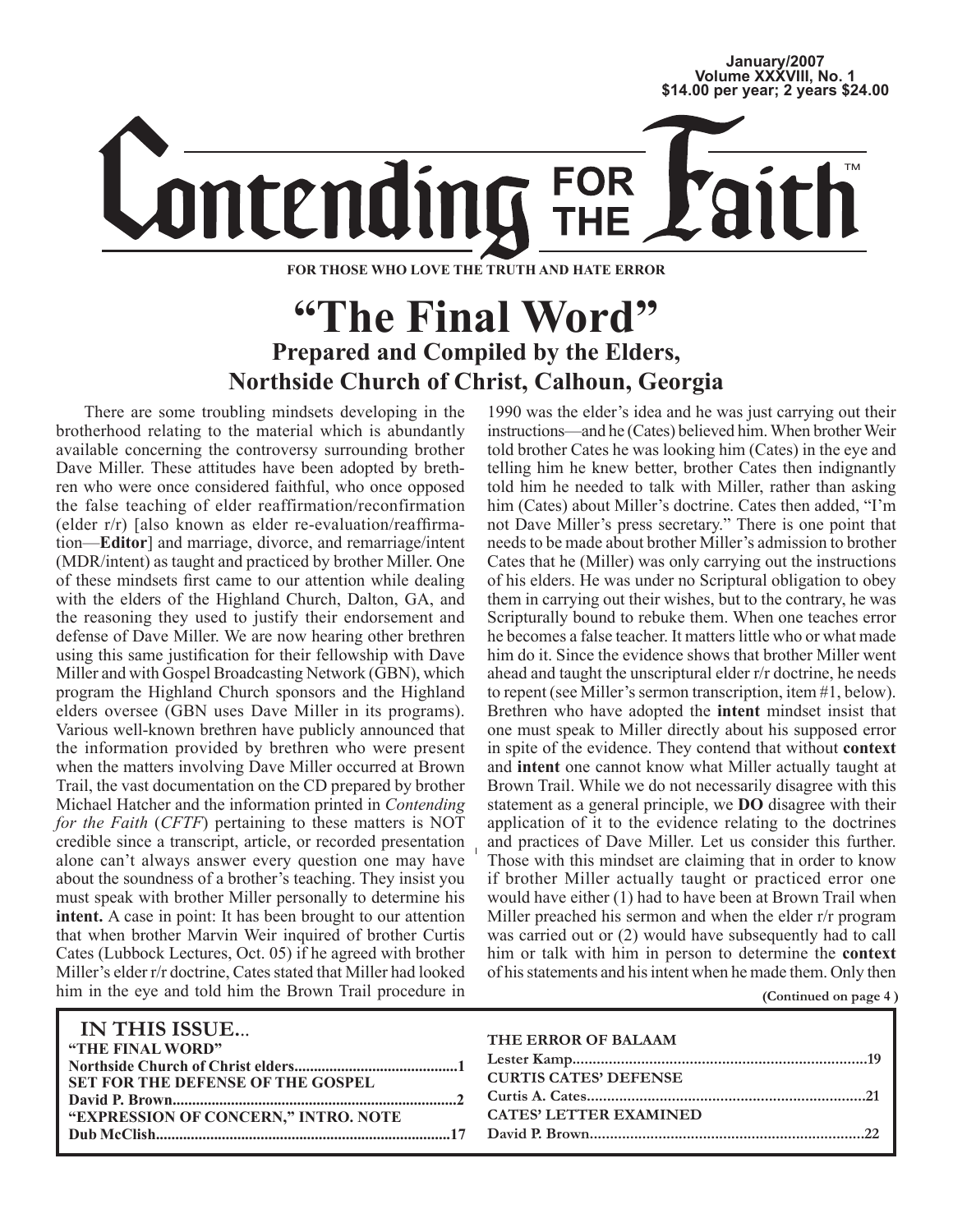

#### **David P. Brown, Editor and Publisher jbrow@charter.net**

*COMMUNICATIONS received by CONTENDING FOR THE FAITH and/or its Editors are viewed as intended FOR PUBLICATION unless otherwise stated. Whereas we respect confidential information, so described, everything else sent to us we feel free to publish without further permission being necessary. Anything sent to us NOT for publication, please indicate this clearly when you write. Please address such letters directly to the Editor-in-Chief David P. Brown, P.O. Box 2357, Spring, Texas 77383. Telephone: (281) 350-5516.*

#### **SUBSCRIPTIONS RATES**

*SINGLE SUBSCRIPTIONS: One Year, \$14.00; Two Years, \$24.00. CLUB RATE: Three One -Year Subscriptions (one sub. per person): \$36; Five One-Year Subscriptions (one sub. per person): \$58.00. WHOLE CONGREGATION RATE: Any congregation entering each family of its entire membership with single copies being mailed directly to each home receives a \$3.00 discount off the Single Subscription Rate, i.e., such whole congregation subscriptions are payable in advance at the rate of \$11.00 per year per family address. Foreign Rate: One Year, \$30. WE DO NOT REFUND SUBSCRIPTION MONIES.*

#### **ADVERTISING POLICY & RATES**

*CONTENDING FOR THE FAITH was begun and continues to exist to defend the gospel (Philippians 1:7,17) and refute error (Jude 3). Therefore, we are interested in advertising only those things that are in harmony with what the Bible authorizes (Colossians 3:17). We will not knowingly advertise anything to the contrary. Hence, we reserve the right to refuse any offer to advertise in this paper.*

*All setups and layouts of advertisements will be done by CON-TENDING FOR THE FAITH. A one-time setup and layout fee for each advertisement will be charged if such setup or layout is needful. Setup and layout fees are in addition to the cost of the space purchased for advertisement. No major changes will be made without customer approval.*

*All advertisements must be in our hands no later than two (2) months preceding the publishing of the issue of the journal in which you desire your advertisement to appear. To avoid being charged for the following month, ads must be canceled by the first of the month. We appreciate your understanding of and cooperation with our advertising policy.*

*MAIL ALL SUBSCRIPTIONS, ADVERTISEMENTS AND LET-TERS TO THE EDITOR-IN-CHIEF, P. O. Box 2357, Spring, Texas 77383-2357. COST OF SPACE FOR ADS: Back page, \$300.00; full page, \$300.00; half page, \$175.00; quarter page, \$90.00; less than quarter page, \$18.00 per column-inch. CLASSIFIED ADS: \$2.00 per line per month. CHURCH DIRECTORY ADS: \$30.00 per line per year. SETUP AND LAYOUT FEES: Full page, \$50.00; half page, \$35.00; anything under a half page, \$20.00.*

*CONTENDING FOR THE FAITH is published monthly. P. O. Box 2357, Spring, Texas 77383-2357 Telephone: (281) 350-5516.*

> **Ira Y. Rice, Jr., Founder August 3, 1917-October 10, 2001**

## **EDITORIAL...**

# **SET FOR THE DEFENSE OF THE GOSPEL**

We at *CFTF* trust that 2007 will be spiritually prosperous for all of God's faithful children. Especially are we grateful to our readers for their words of enouragement and their prayers offered to our Heavenly Father on our behalf. Our sentiments regarding our supporters are best expressed in the words of the apostle Paul to the Philippian brethren. He wrote,

> **Even as it is meet for me to think this of you all, because I have you in my heart; inasmuch as both in my bonds, and in the defence and confirmation of the gospel, ye all are partakers of my grace** (Phil. 1:7).

While we never have sacrificed and suffered for the cause of Christ in the ways and to the extent that Paul did, we do know something of sacrifice and the persecution that Paul said was the common lot of all faithful children of God (Rom. 12:1, 2; 2 Tim. 3:12). Thus, we covet your prayers to the end that we will always be able truthfully to say with Paul that we **"are set for the defence of the gospel"** and will ever **"Fight the good fight of faith"** that we too may **"lay hold on eternal life"** (Phil. 1:17; 1 Tim. 6:12). To that end we covet your Godly support.

In our last *CFTF* we introduced the study of what logicians call "fallacies of distraction". These fallacies hinder or stop one from reaching a correct conclusion in one's reasoning about a matter. We briefly studied two kinds of *ad hominem* fallacies. Before continuing our study we must remember that one has engaged in the *ad hominem* ONLY when one contends that *a statement is false because the one who made it is a certain kind of person*.

Another such fallacy, somewhat related to the *ad hominem*, is called *Tu quoque* (Latin meaning, "You also"). This fallacy points out that *one's opponent does or believes the same thing as you do.* Or, as children often retort when one accuses another of something—"You're another one" or "You do it too". However, if such accusations are true *they are no defense of one's position at all.*  While nothing is settled concerning the truth or falsity of a statement by the use of the *Tu quoque* argument, it does serve to expose the fact that one's opponent is evading the issue by making an *ad hominem* argument*.*

I never cease to be amazed at how quickly some brethren (even and especially preachers) in their desperation to defend their or someone else's false doctrine and/or conduct, will quickly resort to one or more fallacies of distraction and/or other fallacies in their attempts to keep the public from seeing and/or staying with the real issues in a controversy. When I think that some of these preachers are teaching men to be preachers, I pray that their students will not follow their disingenuous teachers's examples in such matters.

**—David P. Brown, Editor**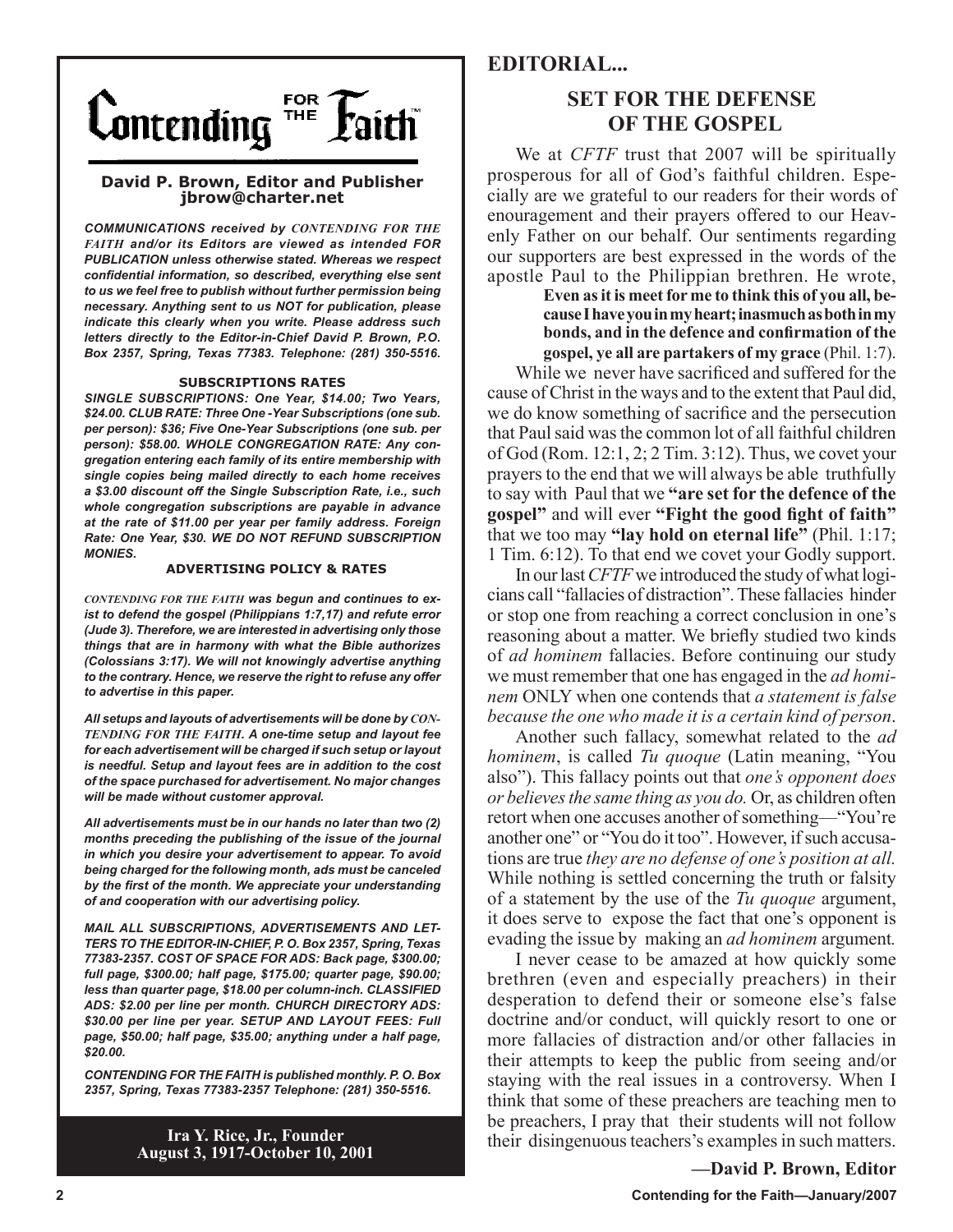# **2007 SPRING** *CFTF* **LECTURES "FELLOWSHIP—FROM GOD OR MAN" FEBRUARY 25—28**

#### **SUNDAY, FEBRUARY 25**

|                                                                                      |  | 9:30 A.M. Bible Authority—The Basis for Christian Fellowship                                                                                                                                                                                                                                                       | David P. Brown          |
|--------------------------------------------------------------------------------------|--|--------------------------------------------------------------------------------------------------------------------------------------------------------------------------------------------------------------------------------------------------------------------------------------------------------------------|-------------------------|
|                                                                                      |  | 10:30 A.M. Should the church of Christ Fellowship the Christian Church?                                                                                                                                                                                                                                            | <b>Robin Haley</b>      |
| 5:00                                                                                 |  | <b>P.M. OPEN FORUM</b>                                                                                                                                                                                                                                                                                             | David P. Brown          |
| 6:00                                                                                 |  | P.M. By What Bible Authority Does One Church Extend Fellowship to another Church?                                                                                                                                                                                                                                  | <b>Darrell Broking</b>  |
|                                                                                      |  | <b>MONDAY, FEBRUARY 26</b>                                                                                                                                                                                                                                                                                         |                         |
|                                                                                      |  | 9:00 A.M. Should Error Regarding the Five Acts of Worship Disrupt Fellowship Between Christians? Bruce Stulting                                                                                                                                                                                                    |                         |
|                                                                                      |  | 10:00 A.M. Fellowship Scriptures: 1 Cor. 5; Rom. 16:17 & Eph. 5:11                                                                                                                                                                                                                                                 | <b>Dennis Francis</b>   |
|                                                                                      |  | $10:00$ A.M** Fellowship in the Home $(1)$                                                                                                                                                                                                                                                                         | <b>Martha Bentley</b>   |
|                                                                                      |  | 11:00 A.M What Fellowship is and What Fellowship is Not                                                                                                                                                                                                                                                            | <b>Danny Douglas</b>    |
| 1:30                                                                                 |  | P.M. How Does the Bible Teach Scripturally Broken Fellowship is to be Restored?                                                                                                                                                                                                                                    | <b>Wayne Blake</b>      |
| 2:30                                                                                 |  | P.M. Fellowship in Restoration History and a Study of Unity Movements in the Church                                                                                                                                                                                                                                | <b>Paul Vaughn</b>      |
| 3:30                                                                                 |  | P.M. OPEN FORUM: General Theme, Matters of Judgment<br>Moderators: Dub McClish & Dave Watson                                                                                                                                                                                                                       |                         |
| 6:30                                                                                 |  | P.M. CONGREGATIONAL SINGING                                                                                                                                                                                                                                                                                        |                         |
| 7:00                                                                                 |  | P.M. Fellowship and Suffering                                                                                                                                                                                                                                                                                      | <b>Raymond Hagood</b>   |
| 8:00                                                                                 |  | P.M. Church Discipline and Christian Fellowship                                                                                                                                                                                                                                                                    | <b>Lynn Parker</b>      |
|                                                                                      |  | <b>TUESDAY, February 27</b>                                                                                                                                                                                                                                                                                        |                         |
|                                                                                      |  | 9:00 A.M. In the Light of Rom. 15:4, What May be Learned About Fellowship From Deut. Seven?                                                                                                                                                                                                                        | <b>Terry York</b>       |
|                                                                                      |  | 10:00 A.M. Is the Ecumenical Movement the Way to Biblical Unity?                                                                                                                                                                                                                                                   | <b>Ben Justice</b>      |
|                                                                                      |  | $10:00$ A.M.** Fellowship in the Home $(2)$                                                                                                                                                                                                                                                                        | <b>Martha Bentley</b>   |
|                                                                                      |  | 1:00 A.M. The Autonomy of the Church and Fellowship                                                                                                                                                                                                                                                                | Roger Jackson           |
|                                                                                      |  | 1:30 P.M. Book Review: I Just Want to Be a Christian by Rubel Shelly                                                                                                                                                                                                                                               | <b>Brad Green</b>       |
|                                                                                      |  | 2:30 P.M. Fellowship and Respect of Persons                                                                                                                                                                                                                                                                        | <b>Taylor Hagood</b>    |
|                                                                                      |  | 3:30 P.M. OPEN FORUM: General Theme, Matters of Judgment<br>Moderators: Dub McClish & Dave Watson                                                                                                                                                                                                                  |                         |
|                                                                                      |  | 6:30 P.M. CONGREGATIONAL SINGING                                                                                                                                                                                                                                                                                   |                         |
|                                                                                      |  | 7:00 P.M. When With Feigned Words They Will Make Merchandise of You                                                                                                                                                                                                                                                | <b>Terry Hightower</b>  |
|                                                                                      |  | 8:00 P.M. Do the Certain Associations of Brethren Imply Fellowship?                                                                                                                                                                                                                                                | <b>Johnny Oxendine</b>  |
| <b>WEDNESDAY, FEBRUARY 28</b>                                                        |  |                                                                                                                                                                                                                                                                                                                    |                         |
|                                                                                      |  | 9:00 A.M. By What Authority Does One Church Withdraw Fellowship From a Sister Church?                                                                                                                                                                                                                              | <b>Michael Hatcher</b>  |
|                                                                                      |  | 10:00 A.M. Current Views of Fellowship in the Churches of Christ                                                                                                                                                                                                                                                   | <b>Lester Kamp</b>      |
|                                                                                      |  | 11:00 A.M. Book Review: Together Again by Rick Atchley and Bob Russell                                                                                                                                                                                                                                             | <b>Geoff Litke</b>      |
|                                                                                      |  | 1:30 P.M. Fellowship Scriptures: John 7:20-21; Eph. 4:1-6; Mark 9:38-41                                                                                                                                                                                                                                            | <b>Kenneth Chumbley</b> |
|                                                                                      |  | 2:30 P.M. Book Review: Who Is My Brother? by F. LeGard Smith                                                                                                                                                                                                                                                       | <b>John West</b>        |
|                                                                                      |  | 3:30 P.M. OPEN FORUM: General Theme, Matters of Judgment<br>Moderators: Dub McClish & Dave Watson                                                                                                                                                                                                                  |                         |
|                                                                                      |  | 6:30 P.M. CONGREGATIONAL SINGING                                                                                                                                                                                                                                                                                   |                         |
|                                                                                      |  | 7:00 P.M. Should Organizational Error in the Church Disrupt Fellowship Between Christians?                                                                                                                                                                                                                         | <b>Kent Bailey</b>      |
|                                                                                      |  | 8:00 P.M. Should Error Regarding MDR Disrupt Fellowship Between Christians?                                                                                                                                                                                                                                        | <b>Daniel Denham</b>    |
| **LADIES ONLY                                                                        |  |                                                                                                                                                                                                                                                                                                                    |                         |
| EACH DAY THE NOON MEAL (12:00-1:30) IS PROVIDED BY THE SPRING CONGREGATION           |  |                                                                                                                                                                                                                                                                                                                    |                         |
| <b>ORDER YOUR 2007 SPRING CFTF LECTURES (CD'S, DVD'S, TAPES, &amp; VIDEOS) FROM:</b> |  |                                                                                                                                                                                                                                                                                                                    |                         |
|                                                                                      |  | $(1, 1)$ $\frac{1}{2}$ $\frac{1}{2}$ $\frac{1}{2}$ $\frac{1}{2}$ $\frac{1}{2}$ $\frac{1}{2}$ $\frac{1}{2}$ $\frac{1}{2}$ $\frac{1}{2}$ $\frac{1}{2}$ $\frac{1}{2}$ $\frac{1}{2}$ $\frac{1}{2}$ $\frac{1}{2}$ $\frac{1}{2}$ $\frac{1}{2}$ $\frac{1}{2}$ $\frac{1}{2}$ $\frac{1}{2}$ $\frac{1}{2}$ $\frac{1}{2}$ $\$ |                         |

Green's Video Service, 2711 Spring Meade Blvd., Columbia, TN 38401, jgreencoc1986@yahoo.com, www.jgreencoc-video-ministry.com, Phone: (931) 486-1364

**RESERVE YOUR HARDBACK COPY OF THE BOOK BY MAIL, PHONE, OR EMAIL** 

# SPRING CHURCH OF CHRIST 1327 Spring–Cypress Road, P. O. Box 39 Spring, TX 77383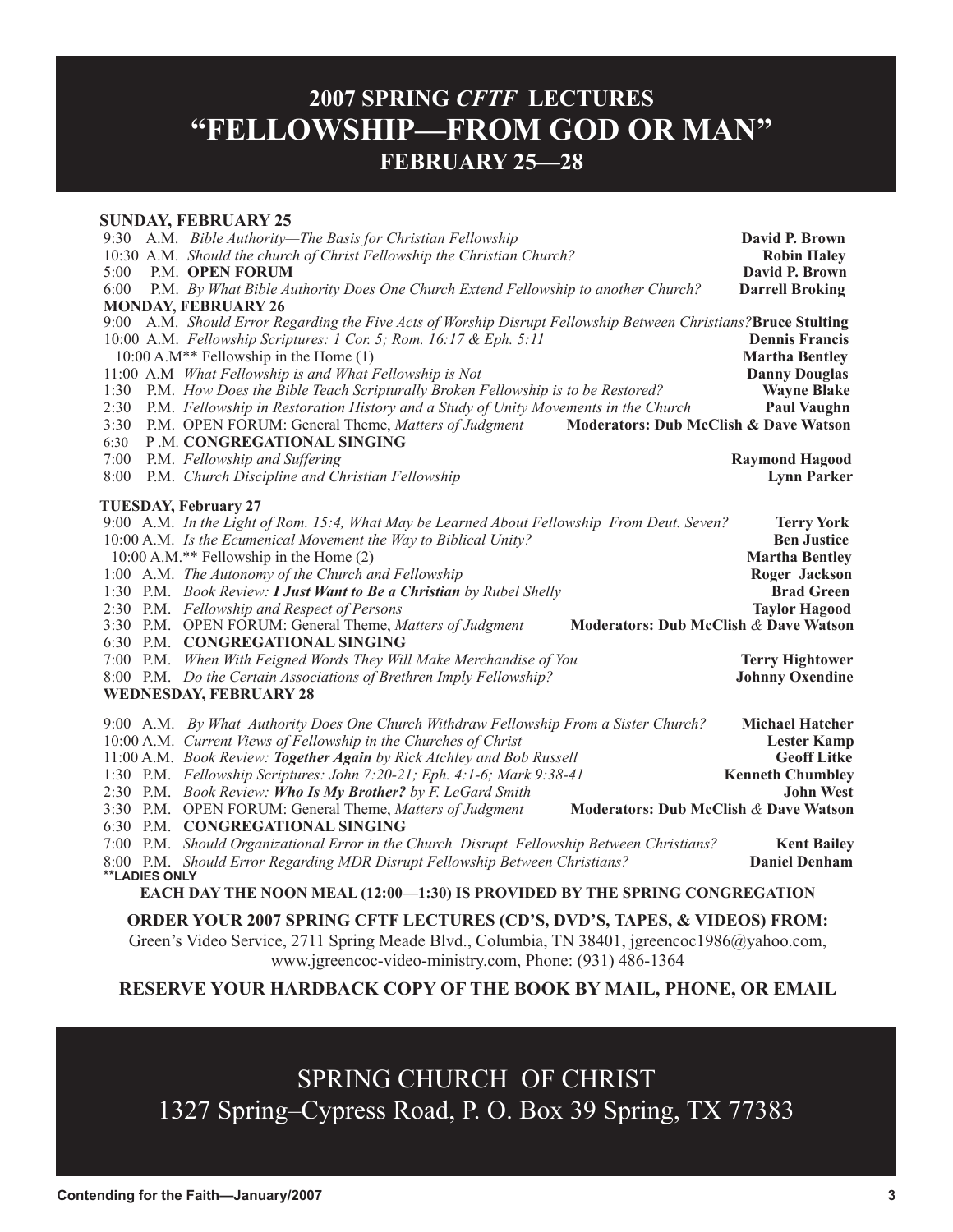#### **(Continued from page 1)**

would one be able to determine if he is a false teacher. If we are bound by the context/intent mindset, then words would have no meaning or usefulness. We may as well throw the Bible away, for it is hardly possible to ask Jesus, Paul, Peter, or any of the rest of those inspired men what the "intent" of their words was. This is little short of how the liberals have misapplied Matthew 18:15–17 for many years, demanding that, before one can expose a false teacher's publicly-taught error, one must first go to him privately about it. Words do have meanings, and Dave Miller, a man with an earned PhD, who knows how to use words, knew what he was saying when he taught the error he taught on elder r/r and MDR. Speaking of intent, since he is giving different answers to different ones who ask him questions about his doctrine, it seems that his present intent is to deceive and dissemble. What brother Miller should do is simply repent of his errors. It doesn't matter what one's intent is when one teaches error. It is error nonetheless. In October 2005, the Highland elders applied the aforementioned reasoning to some printed material published in the August 2005 issue of CFTF. This issue included a transcription of Miller's Brown Trail sermon of April 8, 1990, which we have reprinted in this statement (see item #1), in which he set forth and advocated the elder r/r program as it was to be implemented there. We had encouraged the Highland elders to read this sermon, and with their permission, we sent them a copy of it. After reading it, they claimed context and intent could not be determined by reading the words of Miller's sermon alone. They asserted that one must talk to Miller personally and let him put his sermon into context and explain his intent before one can know the true meaning of what he was saying. By their "rule," one would have to talk to the preacher every time he teaches a class, preaches a sermon, or writes an article in order to be sure one understands the context and intent of his lesson. Those who are compromising (for whatever reason) with those who now support GBN, Miller/AP, MSOP and such like are now making this very argument that will not hold up in light of the evidence and of God's Word on the matter. Pressured by these compromisers who have rejected primary, objective evidence of Miller's errors, many have made phone calls to brother Miller, seeking to learn his context and intent. In these phone conversations, brother Miller has given various explanations as to what he said and did and what occurred at Brown Trail and what he did when he came to Calhoun, GA, in 1999. Each time he seems to vary his story, depending on who is asking the questions. We have heard from brethren who once believed Miller was a false teacher, but now, after talking to Miller personally, have come away with a different opinion, in spite of the evidence. The brethren we have talked to, who have accepted Millers explanations, seem to come away scratching their heads and more confused but nonetheless compromised. They have accepted this context/intent doctrine, which basically is an attempt to "explain away" the evidence. These brethren tell us that if Miller would make a public statement regarding his intent for what he did at Brown Trail and Calhoun he could (in their opinion) clear up the accusations and controversy associated with him. But when asked if they counseled brother Miller to make such a public explanation, they all give the same answer: "Yes, we asked him to, but he refused." WHY??

Now brethren, we must ask, where does the Bible say that we must know the intent of a false teacher before we can make righteous judgment about what he has taught or practiced? Remember Jesus said, "By their fruits ye shall know them," (Matthew 7:15-20) not by their good intentions. What they are now asking us to do is to ignore the mountain of evidence and just call brother Miller personally to find out his intent. Sadly, this mindset seems to be abundant in our brotherhood today. It is interesting, however, that not all brethren conclude that brother Miller is innocent after talking with him privately. In fact, some come away more convinced than ever that he deserved to be identified as a false teacher and that we should have no fellowship with him until he repents. Brother Miller's explanation of those who make such conclusions is that such brethren asked "misleading" questions or "misunderstood" or "misrepresented" him. This is precisely why we have sought and still seek more than a private, confidential audience with brother Miller. Private meetings with brother Miller have only created more confusion and division. For this reason we have insisted upon an open public forum so everyone could have access to what was said by both sides of this controversy. There is another mindset we would like to address. Brother Miller said as recently as June 20, 2006, in a phone conversation with Paul Middlebrooks, that Curtis Cates, Bobby Liddell and others had advised him to keep quiet. Assuming that these brethren advised Miller to do this, we ask again… WHY?? Does 1 Peter 3:15 mean anything to these brethren? Why does Miller choose to listen to the advice of brother Cates and Liddell, but not the advice of other brethren who are pleading with him to speak out? Why will Miller listen to those who say, "Be quiet," and refuse to listen to those who say, "Please make a clear, precise public statement for your own sake and for that of brotherhood unity." Why do they (i.e., Miller and Cates) remain silent while the church is being divided over this controversy? If brother Miller can set the record straight by explaining the special context of his teachings and his good intentions at Brown Trail and Calhoun, why does he refuse to do it? Brother Cates now insists that those who question brother Miller's doctrine and practice call brother Miller and talk to him personally. On July 15, 2006, Curtis Cates, Keith Mosher, and others told an audience of about two hundred (Open Forum, Sunny Slope Lectures, Paducah, KY) that brother Miller had been "misrepresented." They say he did not do what he is being accused of doing at Brown Trail. But we ask, "Where is the proof for their assertion?" Brethren, the evidence is clear and abundant that brother Miller taught error and violated God's law on fellowship. Evidence cries out that Dave Miller has been Scripturally marked for teaching and practicing error on elder r/r and MDR/intent at Brown Trail. Evidence cries out that Miller violated God's law on fellowship for bidding Godspeed to the apostate Calhoun, GA, Church in 1999. These same brethren (Cates, Mosher, et al.) encouraged everyone who questions brother Miller's doctrinal soundness to call him and he would set the record straight. "Just call him," they said, "He will talk to you!" These are the same men who once stood against and opposed false teachers. Brethren, the evidence is crying out (I Samuel 15:14).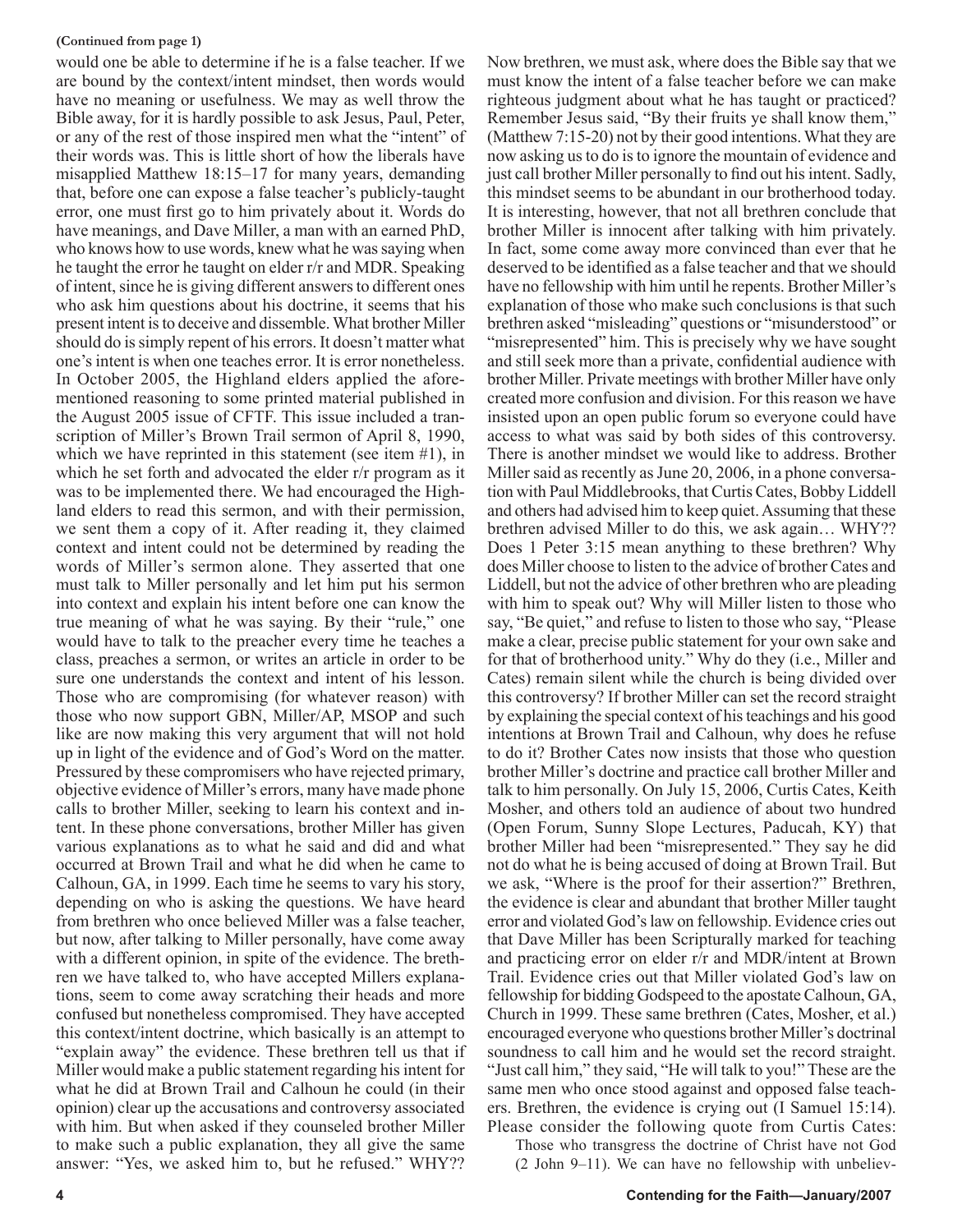ers and apostates (Mat. 18:15–17; Rom. 16:17; 2 Cor. 6:14–18; Eph. 5:11; 2 The. 3:6; 2 Tim. 3:1–5; Tit. 3:10; 2 Pet. 2:1; Rev. 18:1–5). False teachers are heretics; they must not be fellowshipped if they refuse to repudiate their false doctrine and return to the Truth (1994 Annual Den-

ton Lectures, Studies in Joshua, Judges, and Ruth, p. 516). Another mind-set that has become a stumbling block for some is what they perceive to be the inconsistency of some who now oppose brother Miller. They justify their fellowship with brother Miller by claiming that certain brethren had no problem fellowshipping brother Miller prior to the controversy surrounding the Gospel Journal Board (July 2005), so they are not going to be concerned either. Brethren, our concerns with brother Miller began in 1999 when he came and bade Godspeed to the apostate Calhoun Church. We were not aware of the other issues surrounding Dave Miller and Brown Trail until 2001. We carefully followed the developments unfolding at Brown Trail and eventually determined that brother Miller was in error. We have warned brethren about brother Miller since 1999. It wasn't until brother Miller moved to Montgomery, AL, in 2002 that he became more of a concern in our area. One of our members talked to brother Frank Chesser about our concerns with brother Miller in 2003. Our preacher refused to appear on a lectureship with Dave Miller in 2003. We shared 37 pages of documentation setting forth brother Miller's errors with brother Cliff Goodwin in May 2004. We presented the same information to Barry Gilreath, Jr. (one of the Highland elders, overseers of GBN) in September 2004 when we heard that GBN was meeting with Dave Miller about his involvement with them. We gave the same information to brother B. J. Clarke in May 2005. Brethren who claim that no one had a problem with brother Miller prior to the Gospel Journal Board controversy are wrong. The "logic" these brethren are using is faulty, and it will lead one down the wrong path. If we should grant that some have been inconsistent in such matters, such does not justify one's continued fellowship with a false teacher once he learns of his error. Two "wrongs" don't make a "right." One wrong does not justify another wrong. The evidence is abundant. When one learns the truth, he had better follow it. There is no excuse for brethren to continue fellowship with Dave Miller with the massive evidence available to them. We should think very seriously about this type of mindset. We believe it would be good at this point to offer some background on the doctrines that were taught and practiced by brother Dave Miller for those who may not be familiar with them. The elder r/r procedure is one in which a congregation is polled to determine if the members are pleased with its elders. In this process, the elders relinquish their congregational oversight to a committee of non-elders to administer the procedure and count the "votes." If a currently-serving elder does not receive an arbitrarily selected percentage of approving ballots (e.g., 76%), he is not "reaffirmed/reconfirmed," and therefore may no longer serve, even though he may meet the Scriptural qualifications. The evidence shows that Dave Miller first taught and helped implement the elder r/r procedure at the Brown Trail Church of Christ, Bedford, TX, in 1990 and gave his consent to a repeat of the practice in 2002. The evidence further shows, while serving as Director of the Brown Trail Preacher Training School, he defended

HELP US GROW! Sign-up at least five new subscribers to CFTF in 2007 Send subscriptions to: P.O. 2357 Spring, Texas 77383

# Take a look at… www.scripturecache.com

At the encouragement of others, we have launched a Website as a means of electronically publishing many hundreds of pages of material written by members of our family over the past few decades.

Visitors will find articles and MSS of various lengths (2–59 pp.) on a wide variety of subjects (e.g., evidences, exegesis, daily living, ethics, liberalism, anti-ism, family, worship, denominationalism, et al.). All of these files are downloadable and printable. We encourage visitors to distribute any of them which they may find worthy. All of these materials are available free of charge.

When you stop by, we hope you will sign our guestbook. Please pass our URL on to others if you find our Website useful.

*—Dub and Lavonne McClish*

# **ORDER YOUR 2006 SPRING CFTF LECS., OPEN FORUM, CD'S, DVD'S, TAPES, & VIDEOS FROM**

**Green's Video Service 2711 Spring Meade Blvd. Columbia, TN 38401**  $\triangle$ www.jgreencoc-video-ministry.com  $\triangle$  $\bigcirc$ igreencoc1986@yahoo.com $\bigcirc$ ◆Phone: 931-486-1364◆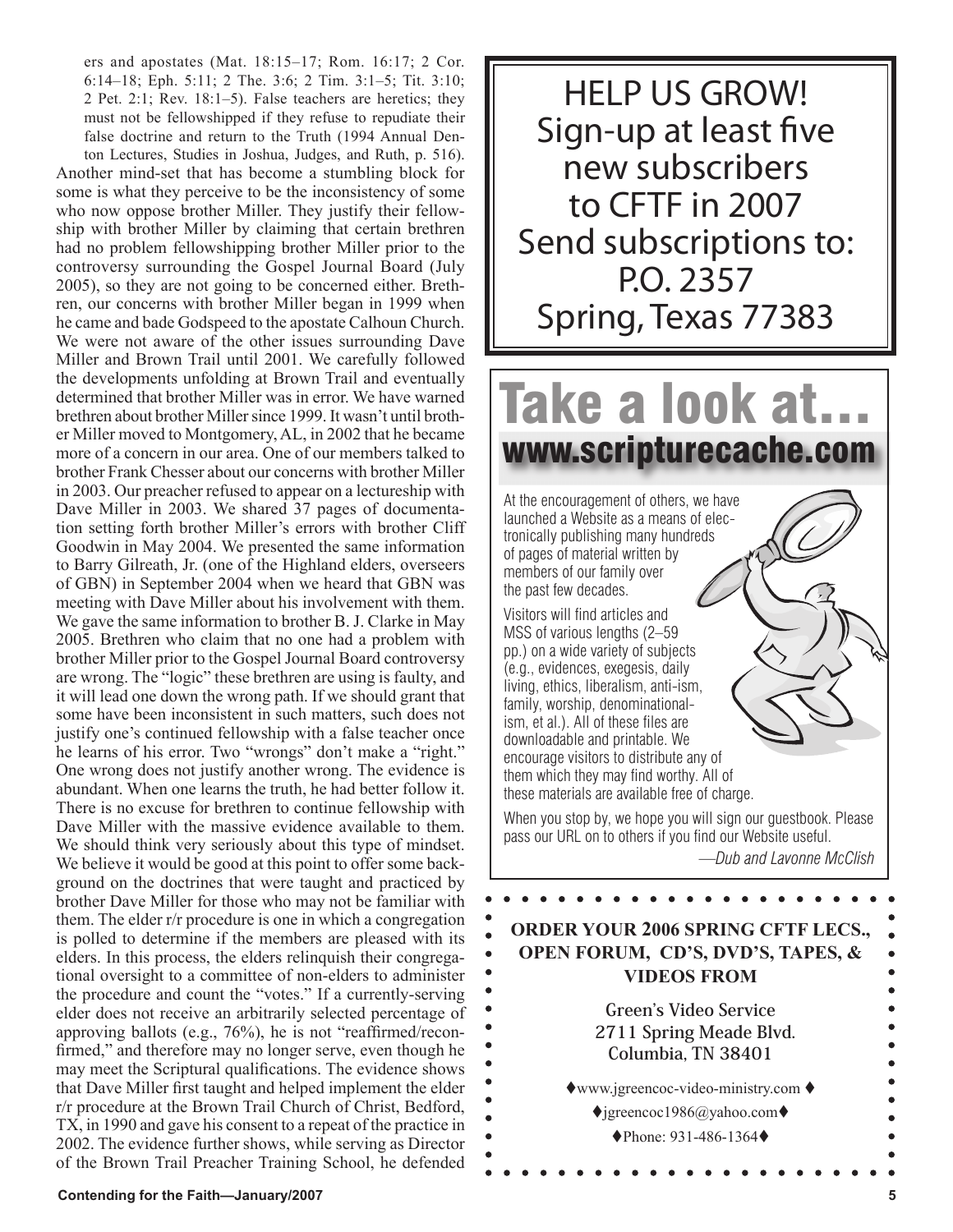the marriage and divorce of Everett Chambers, one of his students (whom he later appointed as his Assistant Director). Chambers, a Jamaican, conspired with his naturalized American cousin to marry each other so that he might gain U.S. residency status. Having attained his goal, he divorced his cousin. Miller maintained (and maintains) that Chambers and his cousin were never actually married because there was no intent on their part actually to be married (i.e., their intent was merely to circumvent U.S. immigration laws and defraud the U.S. government). Furthermore, brother Miller violated God's law on fellowship (2 John 9-11) by bidding Godspeed to the marked apostate Calhoun, GA, Church in 1999 after being provided sufficient evidence beforehand of its apostasy. In light of the most recent phone conversations with Dave Miller, which have been made available to us and printed below for your consideration (see item #2 below), it is clear that he continues to believe the elder r/r procedure, as practiced at Brown Trail, is Scriptural, and he is quoted to have said he would repeat it if the situation came up again. Please consider one such conversation between Dave Miller and brother Paul Brantley, an elder of the Bellview Church, Pensacola, FL, on April 24, 2006. Miller has also made similar statements to others as recently as October, 2006, which will appear in Item #2 below.

- 1. The elder r/r program he promoted and they practiced at Brown Trail was not wrong or unauthorized;
- 2. He would promote and practice the procedure again if the need arose;
- 3. If a Scripturally qualified elder received less than 75% of the congregational vote, he would need to resign ;
- 4. If an elder who is obviously not Scripturally qualified received 75% or more of the congregational vote, he would be allowed to remain in the eldership. Brother Miller also believes that "intent," as it relates to a civil marriage, determines whether or not the marriage is a Matthew 19:6, God-joined marriage. Please consider a

quote from Dave Miller at Brown Trail on August 20, 2000: If in fact marriage is defined in the Bible and in the dictionary as two people mutually agreeing to marry each other for the purpose of having a marriage—for the purpose of loving and adoring and all the things that are said in vows, but if they go through that ceremony in a counterfeit fashion where that's not their purpose—they are not doing that to get married—they both know they are not doing that to get married—they're doing that as a subversive ploy to cheat the government, to fool the government then I do not believe they would be considered married Biblically or even from the dictionary perspective….

Merely going through an external service or ceremony does not mean that marriage has occurred. Brethren, because of the aforementioned mindsets, statements, and quotes, and after encouragement from good brethren that we attempt another meeting with brother Miller to set the record straight, we decided, for a third time, to attempt such a meeting. We asked brother David B. Smith (Northside preacher) if he would attempt to setup such a meeting on our behalf. We set forth the following conditions, which were to be agreed upon by both parties before we would meet: (1) We meet face to face, (2) we ask precise T/F questions (brother Miller would be allowed to explain any answer that he felt needed an explanation), (3) we record the meeting, and (4) we distribute the audio recordings to the brotherhood. Brother Smith made several attempts, by phone, to contact brother Miller before finally reaching him on Tuesday, September 26, 2006. Brother Smith made a sincere plea with him to meet with us and answer our True or False questions. Brother Smith told him that such a meeting would be in his best interest and in the best interest of the brotherhood. However, brother Miller refused to meet with us once again. His refusal should put to rest the argument some are making that brother Miller is willing to meet with those who seek to set the record straight. Now, if such a meeting had been arranged with brother Miller, as indicated above, we were prepared to ask him some precise true or false questions (see true or false questions item #3 below). If he continued to hold to his beliefs regarding elder r/r, MDR/intent, and fellowshipping apostates, we were prepared to offer him some debate propositions dealing with those false doctrines (see proposed debate propositions in item #4 below). If brother Miller had accepted (or should yet accept) our challenge for a debate, at our invitation, brother Harrell Davidson has agreed to represent Northside in said debate. While we were hopeful a meeting would take place it now seems obvious that such will not be the case. After having made several unsuccessful attempts to meet with brother Miller, we have decided to release this document, "The Final Word," to demonstrate that we have done all within our power to help make wrongs right. We now put this in brother Miller's hands, as well as the hands of all who read it, in the interest of truth. We have reprinted below the following material for your consideration:

1. Transcription of Dave Miller's sermon, presented at Brown Trail Church of Christ on April 8, 1990. 2. Phone conversations and correspondence with Dave Miller that have been made public over the last few months. 3. T/F questions we planned to ask brother Miller. 4. The debate propositions we planned to give brother Miller should he affirm that  $(A)$  he believes what he taught at Brown Trail Church of Christ regarding elder r/r in April 1990 is Scriptural and that (B) the MDR/intent practice he endorsed and doctrine he taught at Brown Trail is Scriptural. 5. Our conclusions.

# **Item # 1: Dave Miller's Transcribed Sermon**

Preached April 8, 1990, from the pulpit of the Brown Trail Church of Christ, Bedford, Texas "Appointment of New Elders"

A statement was made by our elders several months ago concerning their determination to give this congregation an opportunity to make adjustments in the leadership of this church in the future. Their discussions of this matter have persisted over the last few months. Plans were made several weeks ago more concretely and they asked me to present them with some information that would assist them in carrying out this objective. They then appointed a committee composed of the preacher of this congregation, that is Johnny Ramsey, Don Simpson, Gary Fallis and myself. Maxie Boren has an opportunity to have input on this committee, but is out of touch and out of town so much that his participation will probably be rather minimal. And so in formulating this committee, as well as a number of guide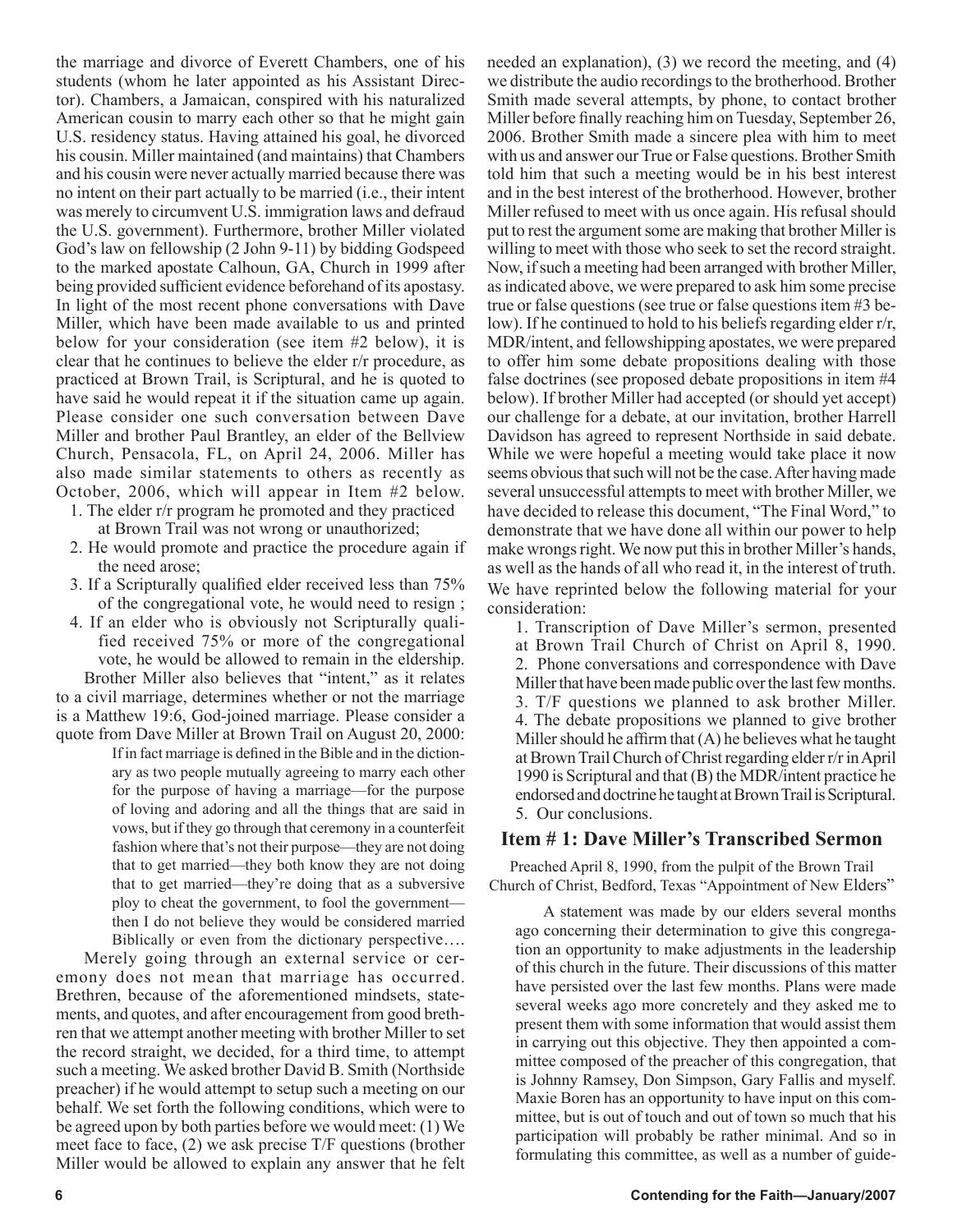lines that were discussed by the committee, we submitted to the eldership for their approval. A system has been set in place by which current elders might be evaluated and additional elders might be added to the body of elders.

It is my task this morning to introduce you to this program as well as to address a particular Biblical matter that in my opinion needs to be addressed. Let's begin by asking ourselves this question: Since we are people of the book, and we believe that whatever we do in religion and life must be authorized and guided by the Word of God—what does the Bible say about the selection of elders. We are aware of the fact that in [sic.] 1 Timothy 3 and Titus 1 and Acts chapter 20 and 1 Peter chapter 5 and other passages describe to us a function within the church, the body of Christ, known as "elders," or "shepherds," or "bishops," or "pastors," that this is to be a plurality, a group of men, never do we find in the New Testament one bishop, on[e] shepherd, one elder, ruling over a congregation, but there is [sic.] always two or more, a plurality, and that is very clearly taught in the scriptures. But how are these men to be appointed? We find the list of qualifications that they must meet in order to operate in this function, in this capacity. But by what means, by what process, by what procedure are they to be selected and placed into that function? The Bible is largely silent on this matter. However, the Bible has a great deal more to say about that matter than most perhaps [sic.] members of the church realize. And while the details, the specifics of such a procedure are not spelled out, some fundamental principles and guidelines are. And it is to those that I would like to direct you<sup>[r]</sup> attention.

Let's begin in first, rather in Titus chapter 1, the first chapter of Titus, where we find perhaps the most explicit allusion to the selection of elders. Contextually, Titus is a young evangelist, who among other things has been working among churches of Christ which were situated on the island of Crete. And as part of his responsibilities in preaching and teaching amid those churches was Paul's statement in Titus chapter 1:5, did I say verse six, verse 5. Paul says to Titus, "my own son after the common faith, grace mercy and peace from God the Father and the Lord Jesus Christ our Savior, for this cause I left thee in Crete. That thou should set in order the things that are wanting and ordain elders in every city as I had appointed thee." Now, if that is all that we had in the New Testament concerning the appointing and selection of elders, we might get the idea that an inspired apostle was authorizing an evangelist, a preacher, to go into local congregations to look over the situation and make personal judgments about who should serve as elders, and therefore we would have Titus going in and saying, "OK, Bro. Jones, Bro. McGilicutty and Bro. Smith, you're going to the elders of this congregation." There are members of the churches of Christ who have so interpreted this passage and thus have given rise to the doctrine of evangelistic authority. Most prominent among our black brethren [sic.], and they actually teach and practice the idea that the preacher is not under the elders— that he in fact, if anything, presides over the elders, and is to make judgments concerning their selection. I do not find this to be the teaching of this passage or any other passage. Turn with me now to Acts chapter 6, and we'll look at evidence that indeed proves that point. The context of Acts chapter 6 is the selection of some of the leaders within a local church. Granted this is not a context in which elders are being selected, but again if we are people of the book, if we are gong to be guided by New Testament principles, we must go to those passages that give us any sort of insight on a selection process, by which functions and capacities within the church might be fulfilled. And this is really the only passage in all of the Bible that gives us that information. Contextually, the church of Christ is located in the city of Jerusalem. Populating that congregation are Jews and Jews only. There have been no Gentile converts added to the church at this point in time. But within this group of Jewish Christians is a culturally diverse situation. That is, you have Jews, who are Aramaic, who are Hebrew Jews and their background is Hebrew—they speak Hebrew or Aramaic—a Semitic dialect. But there are some other Jews in this congregation who did not grow up under that sort of a Hebrew background, but rather grew up in the Roman empire and in particular areas that were heavenly Greecianized. They are what's known in history as Hellenistic Jews—they have been cultured, "inculturated" in a Greek setting. They don't even speak Hebrew, in many cases. They speak Greek. But both groups have a strong Old Testament background.

Now here are these two culturally different groups of people, even though we would see them the same, they're Jews, and they are not getting along with each other. And they begin fussing toward on[e] another because some of the specific responsibilities that need to be taken care of in the church were being neglected —specifically the widows were being neglected in the daily distribution of food and other needs, for these older women, members of the church. The apostles—this is a young church that hasn't had a chance to appoint elders yet—and so the apostles which established the church in Acts chapter 2 in this location are concerned about these disturbances that are arising. They need to give themselves continually and consistently and persistently to the preaching of the Word, to prayer, to advancing the church in terms of causing the church to grow in spreading the Gospel around the Empire and so it seems to me that what we have here is the very beginnings of what would ultimately be set completely in order with the writings of such letters as Timothy and Titus, although keep in mind that the contents of Timothy and Titus, though they appear in written form, laid down in the first century that information which was available and operative to Christians wherever inspired men spoke. But it seems to me that what we have here is essentiality the designation of what we refer to as "deacons." In fact the term, a form of the term, "deacon" occurs three times in these verses. But rather than argue whether that is who is being appointed, let's simply note that here is an inspired selection process given by the inspired apostles. And what is that process? Verse 3, "Brethren (that is you members of the church at Jerusalem), you are to look out from among yourselves seven men of honest report, full of the Holy Spirit and wisdom." Now isn't that clear? It is the people who do the looking out from among themselves. But they are to not simply look among themselves and say, "Well, I like brother So and So, he's a really good fellow. I think he's a nice man."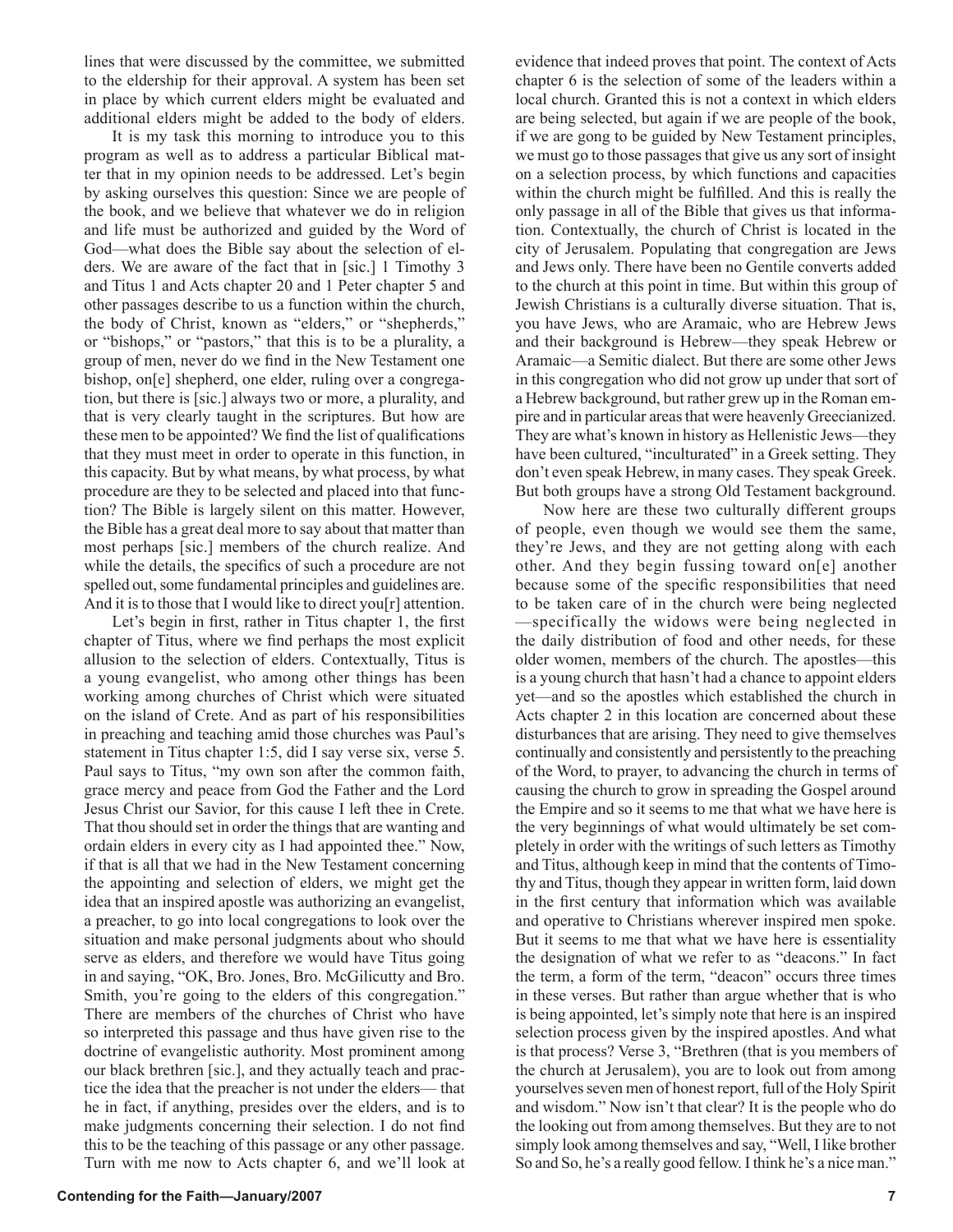No, you are to look out from among yourselves men who fit certain qualifications. In this case, we are given three qualifications for this group of men, and as I said, 1 Timothy 3 and Titus 1 and other passages give us a host of other qualifications, but there are the two fundamental Biblical New Testament guidelines for making selection of capacities within the church of Christ. The people are to look out from among themselves and they are to make those selections based upon inspired instructions. Now if that be the case brethren, the implications are enormous. If indeed this is intended to be the prototype — if this is intended to be the New Testament authority which we have for making selection of officials within the church, then it would be wrong for the preacher to make those selections and it also follows that it would be inappropriate for officials to make those selections where the eldership becomes sort of a self perpetuating board and they add to their number men who they think ought to be added. This passage clearly teaches that it is the congregation, the members, who are to be involved in this process.

Someone says then that you are saying then that elders and leaders are to be selected are to be selected by majority vote. Well, that is not exactly what I am saying, but I am saying that this passage very clearly teaches that the membership at large is to make that decision. I don't think this means though that the church is a democracy, no, because God has already stated the guidelines, the qualifications upon which men can be selected. The fact that he expects members of the church to study the Word of God to know these qualifications, and then to also know the men whom they are selecting, and you have to do both, you've got to know what the Bible teaches is a qualified elder, and you've got to know men well enough to know whether they fit that. It seems to me that does not make it majority vote, so to speak. It is not a popularity contest, someone has said—and I agree with that completely, it is not. We should not select men based upon whom [sic.] we really like and [sic.] we think are popular with other people. We had better do it based on what the New Testament teaches is a qualified man.

Now, by the way, do you see the term that is translated "appoint" in the King James Version in Acts 6:3? Here the apostles is [sic.] saying, "You look out from among yourselves men who meet these qualifications." Once you have done that, we will appoint them. Now notice that. The apostles don't do the selection, the membership does. But the apostles then formally appoint— or install them. Do you know that the word translated "appoint" in verse 3 is the same word that is translated in Acts in Titus chapter 1 verse 5, "ordain." Now think about that. By the way the American Standard came along and translated Titus 1:5 "appoint," doing a couple of things—they recognized that it is the same word that occurs here in Acts 6:3. Number 2, they were trying to soften the King James translators selection of the term "ordain," which sure enough made it sound like the evangelist made the decision. But we see the same word used in Acts 6:3 where the apostles did not make the decision, they just formally installed them into office. But the members selected them and I suggest to you that is how Titus 1:5 ought to be interpreted, not vice versa. Paul was telling Titus to go among the Grecian churches and formally install or appoint men whom the membership has looked out from among them. That is the only way to make those two passages harmonize. I would also point out to you that in Acts chapter 14, verse 23, a different term for "appoint" is used. It is a very different Greek term, where we are told that a couple of the apostles went around and ordained elders in every city. But again there is no need for us to assume that they went in and made those selections, although, I for one would not question an inspired apostle's ability to select qualified men. But you see that same term used in Acts chapter 14, verse 23 is used over in 2 Corinthians 8, verse 19, to describe what the membership did—in selecting one individual to carry a contribution. So what I am suggesting to you brethren, based upon these passages, is members of the church of the local congregation, are to look ye out—that they are to consult among themselves and reach an agreement concerning who is qualified to be an elder, and whom [sic.] they perceive to be a leader, and then those men are to be formally appointed or installed into that function. Titus merely inaugurated the selection process in each Cretan city, in each congregation, as the members looked out from among themselves on the bases of these qualifications that Paul had given to Titus, and then appointments were formally confirmed by Titus. If we follow that process, we can be assured, as Paul told the Ephesian elders in Acts 20, the Holy Spirit has made those overseers--but only if we follow the instructions of the Holy Spirit as given in Scripture.

We [sic.], that certainly seems to cover the question of how elders ought to be selected, but what about this idea of reevaluating current elders or reconfirming—and there are some brethren that are really up in arms it seems to me and say that is what the liberals are doing. Well, they may be, but I am unconcerned about that in terms of whether or not it is right or wrong—but I am concerned about what the Bible teaches. Notice number 1, that if the members select elders to begin with based on Acts 6:3, and since the complexion of a congregation in terms of its membership can change over a period of time, over a period of years, an eldership may conceivably no longer consist of the same individuals that the membership would look out from among themselves and appoint. So you see the implication is, it is false to say, "once an elder, always an elder." That is as false as to say, "once saved, always saved"—that doesn't follow. Not only may a man no longer meet the qualifications, but conceivably a man could meet the qualifications, brethren, and yet not be perceived by that flock as a shepherd. Not be a man to whom they will submit themselves [sic.]. Shepherds cannot lead where sheep will not follow. So a man could be technically qualified to be an elder, and yet if the membership where he attends does not perceive him a leader in whom they respect and trust [sic.], he cannot shepherd effectively. How unwise for me as a preacher to say that I am qualified to be a preacher now you've got to keep me. When 20 or 30 percent of the congregation thinks I am a dumpy preacher. I promise you I'd leave. I wouldn't lock my feet into the dirt and say, "Well I'm qualified, so they'd better accept me." What an attitude! That attitude alone disqualifies a man. What follows then that [sic.] one of the qualifications of a shepherd is that the membership perceives him to be such, and is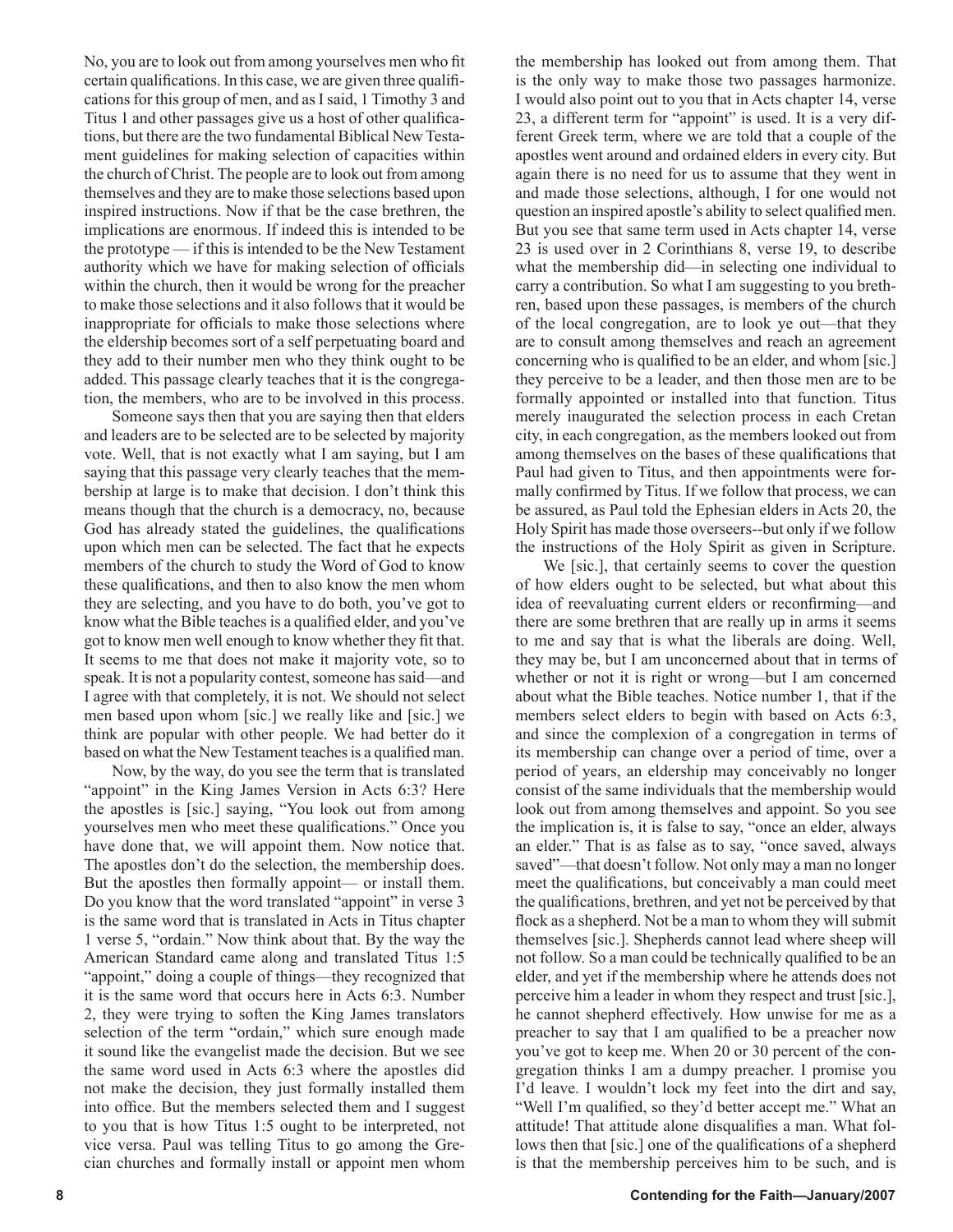willing to submit, and to follow, to respect, and to trust.

Now there is one other passage that I think we need to have our attention called to and that's in 1 Timothy chapter 5. In addition then to Acts chapter 6 verse 3 concerning the selection of elders, we have this statement in 1 Timothy chapter 5, and I don't think I've ever seen it followed in any church with which I've ever been affiliated. Here we have a context beginning in verse 17 where elders are already in position in the local church, they are local bishops. He talks about how they are to be even paid, especially those who are not only shepherding the congregation spiritually, but also conducting themselves as evangelists, as preachers. He says those individual are worthy of double honor, which is a euphemism in the New Testament for receiving remuneration. But he also says—and by the way verse 18 is an interesting passage, hardly a point that we ought to stop and make, but there are two allusions, verse 18, to previous scriptures. The allusion of the ox treading out the corn is from Deuteronomy 25, which was a principle even under the Old Law about how you ought to treat your animals. But notice the scripture—notice this—verse 18, for the scripture sayeth and he quoted two scriptures—one from Deuteronomy 25 and the next one "the laborer is worthy of his reward." I've not been able to find that in the Old Testament. But it is Luke 10:17, a statement that Jesus made. Here we find a New Testament epistle referring back(sic.) to another New Testament epistle as scripture, well that's an interesting side point, that has implications for our understanding of scripture. Notice verses 19 and 20, "Against an elder receive not an accusation, but before two or three witnesses, them (meaning contextually here the elders) that sin rebuke before all that others also may fear." The principle here is that even though a man is in a position of being an elder in the church, he can disqualify himself, or make mistakes that he shouldn't make. It therefore follows, that a man can be removed from the office of an elder. In fact, there we have the process of doing so. There has to be also two or three witnesses, a principle well grounded in the Old Testament, in God's approach to human relationships, but theoretically if charges could be sustained against an elder being disqualified, he could be removed. That's all we're talking about. We may use the term "evaluation of elders," we may use the term "reconfirmation." If those terms concern you, then call it something else, but the principle is that if the membership finds fault with an elder, the membership who put the elder in the first place can remove them [sic.]. And certainly, all that ought to be based upon scriptural teaching, that is the man ought to be found to be faulty scripturally—and spiritually, but I would still maintain that a man could theoretically be qualified and yet have lost his standing with enough of the members that he ought to voluntarily remove himself. Now how do you determine that unless you ask the members how they perceive that man as an elder of the church? No one should be threatened by the prospect of being evaluated, not a one of us.. The preacher shouldn't be, the School of Preaching instructors, the elders, the deacons and all of us as members, ought to have in our mindset, in our attitude, an evaluation mentality, because my friends, the Lord is going to evaluate us one day—and it may be sooner than we think. And out attitude ought to be that we want to serve the Lord, and serve the flock, and continue to have the approval and respect of the flock, of one another. And if I, or anyone else in a leadership sort of capacity, no longer sustain the respect from a sizeable portion of the flock for whatever reason, the proper attitude would be to remove oneself from that position. A position that depends upon credibility depends upon it! [sic.] And by the way, Johnny [Ramsey] recently told me a Christian doesn't have to be elder to go to heaven.

You know, this is a very sticky situation, and in previous congregations where I've been, this thing has been done. It's not easy. It can be very unpleasant, very difficult, because we are dealing in area of ego, emotions, feelings. And therefore it's going to require every single one of us being gentle, and kind, and loving; firm, yes, truthful, yes, scripturally [sic.], absolutely. But all of us must be very careful that we are able to see things clearly through the eyeglasses of scripture, and not through personal feelings, concerns, emotions. There's not a person in this auditorium, that I know personally, that I do not think the world of and appreciate as a member of the church, but that doesn't mean that I think everyone in here should be an elder. If I do not think you should be an elder of church, does that mean I don't love you and think the world of you as a Christian and as a human being? Of course not! I don't think I should be an elder. I don't think I'm scripturally qualified to be. And if I find out that you agree with that assessment, should I somehow think that you don't like me like you should? Of course not! This is such serious business that we allow, we must not allow our personal egos and emotions to enter in. We must not! We dare not! There's too much at stake here in light of eternity. Very quickly, here is the process outlined and this procedure has been written out in steps and you are certainly welcome to take a look at this. We can post it in the secretary's office for anyone that has any questions. Beginning next Sunday morning, Johnny will be presenting two sermons, one next Sunday morning and one the following Sunday morning—so that's April 15 and 22—on the qualifications and responsibilities of elders, and I know that he will do a good job. That's a short time to cover a lot of ground that he's a Master at capsuling and summarizing what the Bible says [sic.]. I urge you to be present for those lessons and to listen carefully. Then on April 22nd, the 2nd Sunday of these sermons, forms will be distributed to the membership. There will be two types of forms. One of these forms will give you an opportunity to simply state whether or not you think any of the five men who are now serving in the eldership should or should not continue to serve. You won't be asked to sign that form, in fact, our five current elders have made that point, that this is strictly your opportunity without any pressure from anywhere or anyone to state your feelings about the current eldership in light of what the Bible teaches.

The second form will be a form that is designed to identify the scriptural responsibilities or specific qualifications of elders. You will be asked to fill out one form for each man whose name you wish to submit as a potential elder for the church here. You have one week to turn in all of those forms, and we're encouraging every member to do that, not like one form per couple, but each individual member, of responsible age, who wishes to do so. No one is required to do this. It may well be that your affiliation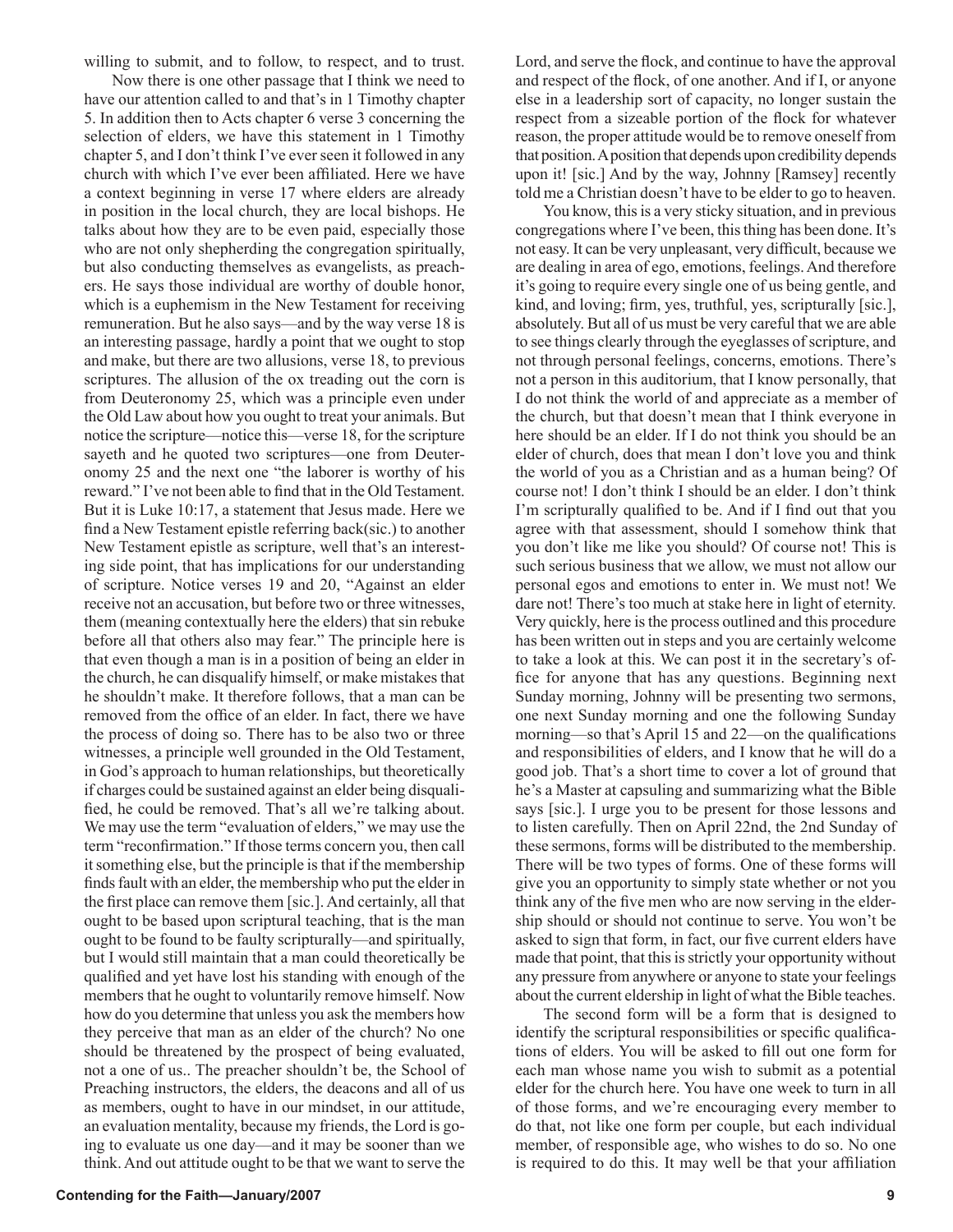with the church and with these men is such that you feel that you do not really know about them and what's going on. You do not need to feel compelled to comment. Once those forms are turned in, which will be by April 29, the committee of preachers, whom the elders have asked to monitor this process, will sit down and go through these. And I want to stress to you that in light of Acts 6:3 and everything else that we've said, these preachers are not going to be making these decision for you. But there are some fundamental guidelines that will be followed. Present elders would need to receive a sizeable percentage of support from this congregation. As I suggested to you that as a preacher, if we polled the congregation and found out that 25% of the church think I stink as a preacher and wishes that I would leave—I would probably leave. Because for me to work effectively with you, you have got to want me to be here. And so that only follows.

And then, of course, the other forms there would need to be again a sizeable percentage of people who turn in say one man's name, the submission of one's man name, would surely show up several times among this membership [sic.] if that individual is indeed perceived to be eldership material. So that process in and of itself will weed some individuals out. And then of course, it would be the responsibility of the committee to interview and to speak with and talk with those individuals who are being considered to be elders in the future. And so our committee interviews will sit down with these men. There's nothing secretive about this, or nothing ominous. We'll sit down with the Bible and with that man and discuss his spiritual condition in light of those qualifications. Ultimately, out of that process then will come names who will be presented to the congregation on May 13th is the way that's set up at this time. And on that date then, when those names are presented to the congregation, a two-week period will be allowed for the submission of scriptural objections to the committee, which will be held in strictest confidence by that committee. We see no reason to render strife among members—problems that one member may have with another member. We want to try to handle this tastefully and in a Christian way and yet to face squarely the issues that are raised by any potential objections that may come in.

Then, theoretically, once those can be sorted out, on May 27th, the last Sunday of the month of May, we will be able to formally appoint, ordain those men who will serve as elders of this congregation. Now that may or may not include the five present ones. That's up to you. That may, or may not include, additional ones. That's up to you. Let me stress however, brethren, that between now and then, you have some serious responsibilities and quite frankly, some heavy burdens. May you not take this lightly. This isn't like running down and voting for Clayton Williams. This is serious! You know he or someone else may mess up Texas but God forbid that we mess up the church. This has eternal consequences. And I have always been convinced, ever since I began studying the subject of elders, that it would be terrible for a person to just sit down and in five minutes say, "Well, I think brother So and So is a good fellow," and write his name down and turn it in. I think that is terrible! What we ought to do is take 1 Timothy 3 and Titus 1 and sit down and study for, I would be so bold as to say, hours, applying that teaching to the individual that I am thinking about, and making certain that I can honestly say, "Yes" But we tend to pull out one or two things and say that he really does that well, so that's it! And he may fit 90% of these tremendously and yet be glaringly deficient in another or two. We've got to stand before God and face these spiritual decisions with all of their consequences.

And I'll tell you another thing we'd better do, rather than thinking this all depends on us—and that's what we do, we think this all depends on us. We'd better do an awful lot of praying between now and then. I mean we'd better pray, pray, pray that God's will will be done in this undertaking. Not our will, not our desires, not our perceptions, but I think it ought to be that we'd better pray, deeply and fervently, that God's will will be done. We need to be sober, serious, objective, and that's hard to do, isn't it, because we're dealing with people that we love. But we've got to be objective, and honestly allow scripture to mold our perceptions of each individual that we might consider, not our past experiences necessarily, unless those specifically are germane to what the Bible says. Can we honestly and genuinely say scripture is what formulates our perceptions with an individual. That's what we've got to do, and that means we need to listen closely to the two sermons that Johnny preaches, we need to do study on our own if we have not done that in recent months or years on what the Bible says, and we've got to be honest in facing up to the teaching of those passages. If you are in our audience this morning, especially if you're a visitor, we in some sense want to apologize for not having a more evangelistic message that is designed to bring you into confrontation of your own spiritual condition. On the other hand, brethren our children—and we ourselves—need this kind of fundamental plain talk about how the church is functioning among us. We are not to shy away from that. We ought to rejoice that as a body of God's people we are privileged to take the Word of God and to honestly face ourselves. As we said in the beginning, we will do that just as soon as the Lord returns. He wants us to do it now, and to make prayerful, careful decisions. But if you are in our audience this morning and you need to respond to the Gospel invitation to become a Christian, we would love to take a few moments and discuss that with you. If you'll come forward and make your desire known, we'll take that time to do that. If you are a member of the Lord's church and you need at this time in this assembly to come forward and publicly acknowledge sin in your life. Here is a group of people, whom I have found in the two or so years that I've been here to be people who relish the opportunity to express love and concern and appreciation for one another, as together we try to alter the blunders that we've made and grow closer to God in His will. And so, what a place to rededicate one's life to the Lord, to make confession of wrong. There is no other place on the face of the earth that would be a better environment for doing that. Not the counselor's couch, but before other Christians, the body that is striving to work together. Do you need to come. If you do, please do that as we stand and sing.

# **Item # 2: Reports on recent phone**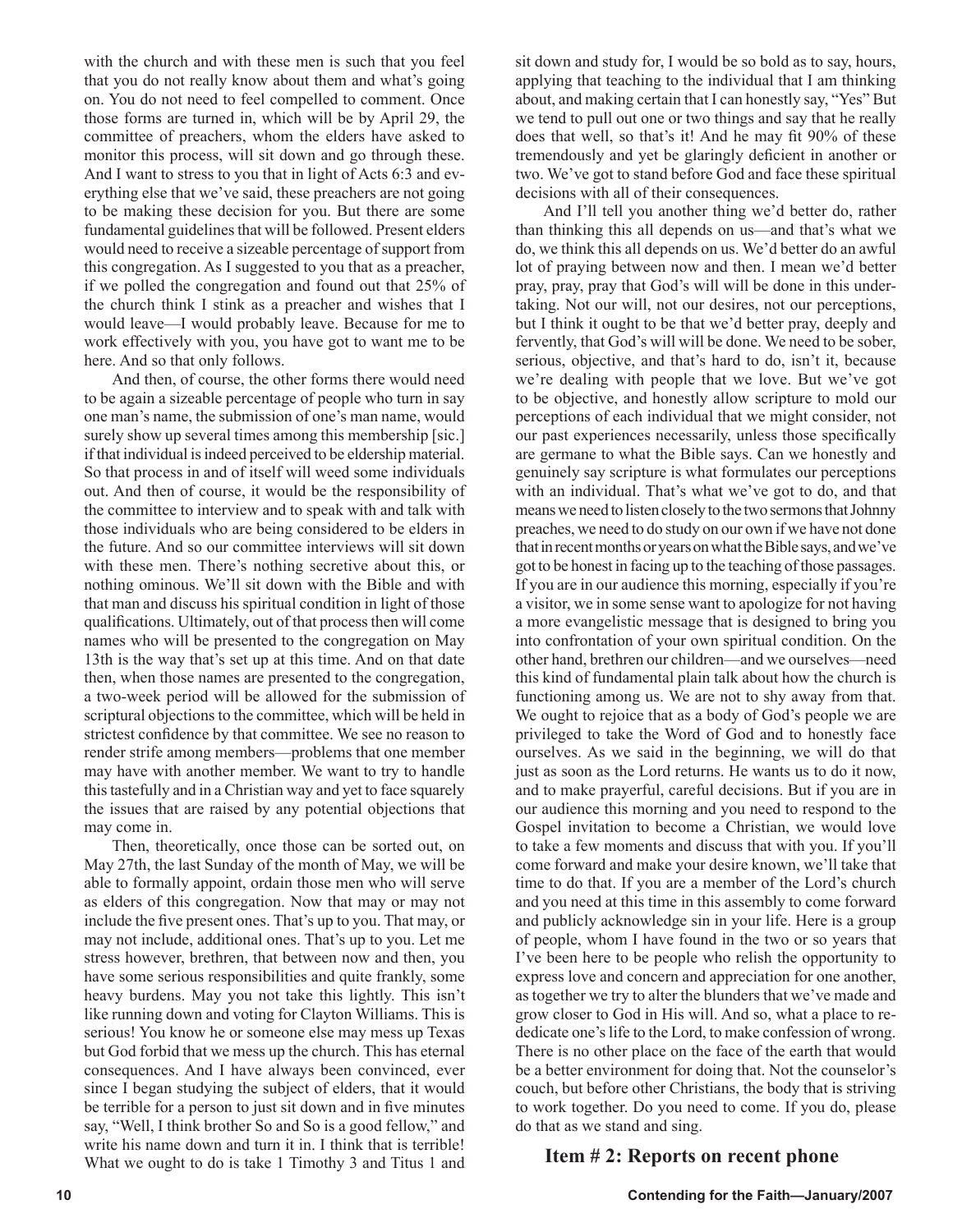## **conversations/correspondence with Dave Miller**

Those who support brother Dave Miller, as we have already mentioned, have said much about the need to call him and get his explanation of what happened at Brown Trail and Calhoun before we make judgment against him. While we are not opposed to anyone who wishes to speak to brother Miller privately, we do not believe this will solve the controversy surrounding him. The evidence is clear as to what brother Miller did that has brought about so much conflict and division. The reports of phone conversations, printed below, bears this out. Brother Miller and his supporters need to sit down in a public forum and discuss the issues so all can see and hear the matter first-hand. Please note the material below, which has been made public for the sake of truth, and see whether or not he has  $(1)$  been willing to meet with everyone who desired such or (2) cleared up any charges made against him to those to whom he did give an audience. Miller's silence at this point is in contempt of 1 Peter 3:15. Truth should never be silent when souls are stake.

#### **Northside elders' first two attempts to meet with Miller**:

We decided, in September 2005 to meet with brother Miller to question him about some of his doctrinal positions and to discuss the controversy and confusion they were causing. We asked brother Wesley Simons (a "neutral" party, since brethren Barry Gilreath, Sr., and Jim Dearman, representatives of GBN, had told Miller that Wesley Simons "could be trusted") to arrange our meeting with brother Miller. We wanted to ask him some very specific True or False questions regarding elder r/r and MDR/intent and about his endorsement of the apostate Calhoun, GA, Church of Christ in 1999. We requested that our conversations be recorded so no one could misrepresent what brother Miller said to us or what we said to him. Brother Simons graciously agreed to do as we requested. He made two attempts to arrange such a meeting, but brother Miller refused both times.

## **Terry Hightower's attempt to communicate with Miller**:

Some brethren have conversed with Miller over the past several months, either personally or over the phone, and various ones have come away with various answers to the same questions. Some others have written brother Miller letters and/or sent him e-mail inquiries to which he has refused to respond (e.g., we have a copy of a very congenial e-mail inquiry brother Terry Hightower wrote to brother Miller on February 15, 2006, which he has not even acknowledged receiving, much less answered).

## **Chad Dollahite's first phone visit with Miller:**

Brother Miller has told various ones different accounts of his trip to Calhoun in 1999. Apparently, his story about his meeting with the apostate Calhoun Congregation varies, depending on the person(s) with whom he is talking. For example (as earlier noted), in September 2005, brother Dollahite (now on the GBN staff) called and talked to Miller about his 1999 visit to and endorsement of the Calhoun Congregation. Brother Dollahite said that brother Miller indicated that, after visiting with the elders and preacher of the Calhoun Church, he decided that the ones who left (i.e., those who constitute

#### **Contending for the Faith—January/2007** 11

the core of the Northside Congregation) were the ones in error. This version is quite different from the original version brother Miller told the Northside brethren in 1999, and he has even told other versions to other brethren.

#### **Paul Brantley's second phone visit with Miller:**

Brother Paul Brantley (as earlier indicated, an elder of the Bellview Church of Christ, Pensacola, FL) called and asked brother Miller some questions in August 2005. Brother Michael Hatcher, Bellview preacher, has told us that brother Brantley called brother Miller again on April 24, 2006, at which time brother Miller told him the following:

- 1. The elder r/r program he promoted and they practiced at Brown Trail was not wrong or unauthorized;
- 2. He would promote and practice the procedure again if the need arose;
- 3. If a Scripturally qualified elder received less than 75% of the congregational vote, he would need to resign;
- 4. If an elder who is obviously not Scripturally qualified received 75% or more of the congregational vote, he would be allowed to remain in the eldership;
- 5. He (i.e., Miller) does not recall telling anyone that he said the elder r/r procedure at Brown Trail was a "mistake" (although brother Keith Mosher has widely reported Miller said as much to him, and various others have repeated same);
- 6. He (i.e., Miller) is tired of receiving such calls and dealing with such questions ;
- 7. He (i.e., Miller) has said all he is going to say on the subject, and he will issue no further statements.

Brother Miller went on to "scold" brother Brantley, asking if he had a flock to oversee. Since he does, Miller told brother Brantley he should quit bothering him and take care of his own flock. Basically, Miller told him to mind his own business. The implications of Miller's remarks to brother Brantley are that Miller knows of nothing he has taught or done for which he should repent. Readers can verify all of this with brother Brantley should they be so inclined.

#### **Chad Dollahite's second phone visit with Miller:**

Below is an excerpt from a letter brother Dollahite wrote to us after his second phone conversation with Dave Miller:

I would also like to address the answers to questions put to Dave Miller by Paul Brantley, as mentioned in your most recent statement. Your statement reads as follows: Brother Paul Brantley (an elder of the Bellview Church of Christ, Pensacola, FL) called and asked brother Miller some questions in August 2005. Brother Michael Hatcher, Bellview preacher, has told us that brother Brantley called brother Miller again on April 24, 2006, at which time brother Miller told him the following:

- 1. The elder r/r program he promoted and they practiced at Brown Trail was not wrong or unauthorized;
- 2. He would promote and practice the procedure again if the need arose;
- 3. If a Scripturally qualified elder received less than 75% of the congregational vote, he would need to resign ;
- 4. If an elder who is obviously not Scripturally qualified received 75% or more of the congregational vote, he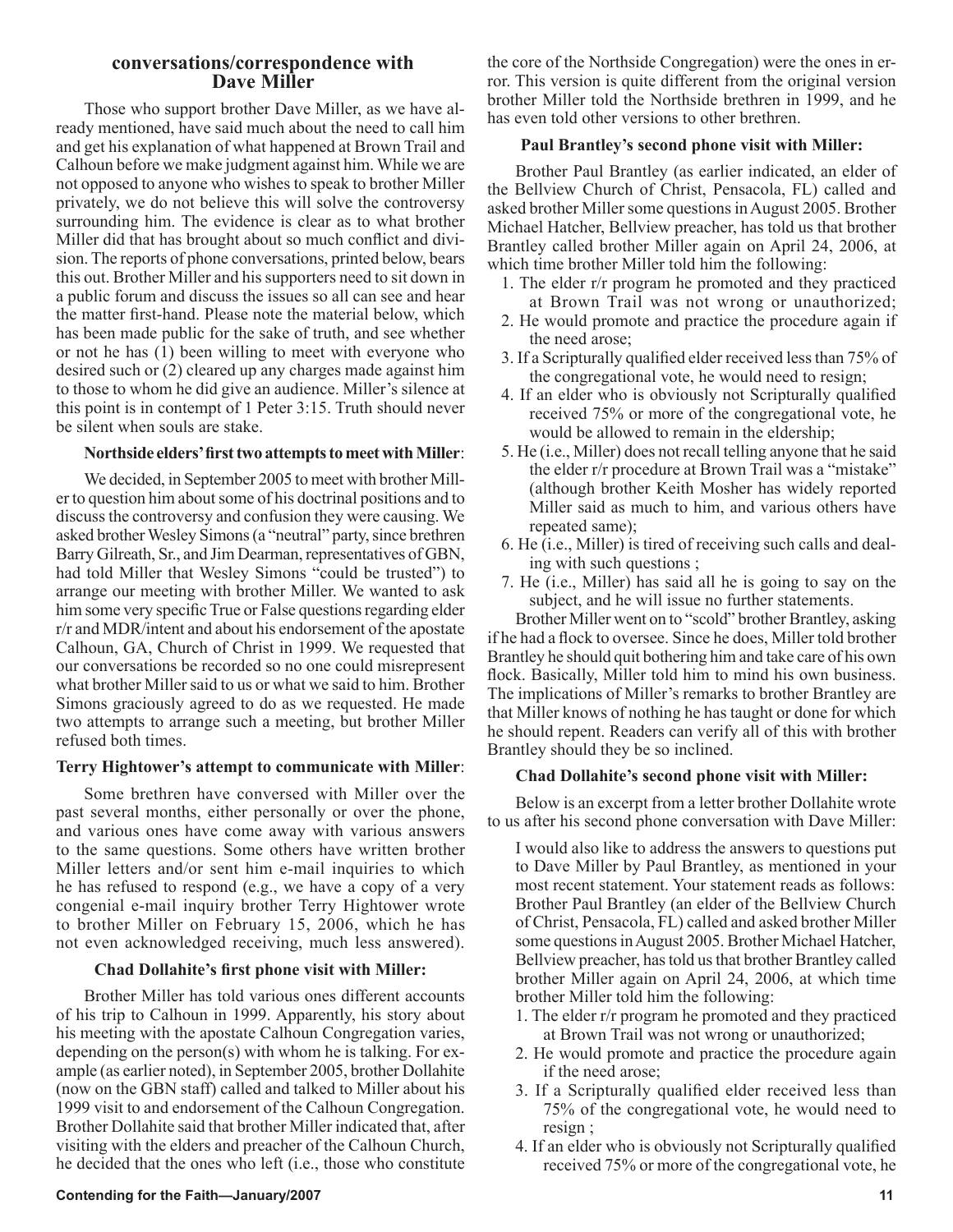would be allowed to remain in the eldership;

- 5. He (i.e., Miller) does not recall telling anyone that he said the elder r/r procedure at Brown Trail was a "mistake" (although brother Keith Mosher has widely reported Miller said as much to him, and various others have repeated same);
- 6. He (i.e., Miller) is tired of receiving such calls and dealing with such questions;
- 7. He (i.e., Miller) has said all he is going to say on the subject, and he will issue no further statements.

I spoke to Dave Miller on June 1, 2006 (via telephone), and he told me that the answers to (1) and (2) are correct, though they were qualified answers. Brother Miller categorically denied that he answered (3) and (4) as quoted. He stated that (5) is correct, though he was simply stating the fact that he cannot recall such. The answers to (6) and (7) are also correct, as brother Miller said he simply is weary from dealing with these questions and their taking time away from other duties in his work. He also added that the whole tone of that conversation, from start to finish, was rather confrontational, and each question was very leading. I do not believe you brethren would want to misquote anyone, and I am not going to get into an argument over which one of these men is twisting the truth, but I am just letting you know that I contacted Dave Miller directly, and this is what he told me.

#### **Paul Middlebrooks' phone visit with Miller:**

This morning (6/20/06) Paul Methvin called me and said that he had just gotten off the phone with Dave Miller. Methvin said Dave told him that he does not support MDR as said by certain brethren. Methvin stated that Dave told him as well he does not support Elder Reaffirmation. Methvin told me I was more than welcome to call Dave that he was sitting there by the phone and gave me the number. When I called Dave (6/20/06) I told him who I was and why I was calling. I also told Dave that I was writing down what he was going to say to me and that it would be posted. On each one of these points I have listed below, I had Dave to repeat to me several times to make sure I would not misrepresent what he was saying. He reconfirmed each one. So I called Dave Miller and this is how the conversation went:

- 1. Dave said that he would have a problem with the Tahoe family encampment as we do. (I'm sure Methvin didn't hear that).
- 2. Dave said he believes the only reason someone could get divorced is save for fornication [sic.].
- 3. Dave said he does not believe that a congregation has any right to remove a qualified elder from an eldership.
- 4. Dave said he quickly skimmed through the packet on the Calhoun Church and in his judgment did not find a reason not to go. Dave said when he got to Calhoun and talked to them about it (and from what he seen while he was at Calhoun), he did not see a liberal congregation.
- 5. Dave said that Paul Brantley from Pensacola misrepresented what he said.
- 6. Dave said that Dub McClish, David Brown, and Michael Hatcher have never contacted him.
- 7. Dave said at the Denton lectures Dub McClish had investigated him and fellowshipped him.
- 8. Dave said at East Hill, in Pulaski, TN, David Brown and Michael Hatcher was [sic.] on that lectureship with him and nothing was said.
- 9. I asked Dave if he would write up a new statement to clear everything up and to remove this horrible stumbling block in the brotherhood. Dave said that he has been advised by "Curtis Cates," "Bobby Liddell," and other wise brethren that he trusted not to do that. So he is not going to.
- 10. I asked Dave if he would be willing to come to Northside and have a meeting to clear all of this up, and he said NO, that he probably would not have time.

Brethren I pleaded with him and said "please" several times in asking him to step forward and do something. He said he had gone as far with it as he was going to go. I thought you good Brethren should know how the phone conversation went and now you know what I know.

#### **Johnny Burkhart's phone visit with Miller:**

I spoke with Dave Miller yesterday morning (8/01/06). I didn't accomplish anything, but I guess I am like George McMichael on the old Real McCoy show, "I had my say." I mentioned to him that in '97 the folks in Bellview had "marked" or withdrawn from him and he told me I was the first to tell him that. He doesn't seem to view this matter (elder r/r) as a "big deal." He mentioned his book, Piloting the Strait, and I pointed out that this matter was going to be a greater problem in the brotherhood than the "Change Movement." Also I thought it was ironic he wrote that book because what Rubel Shelly is to the "Change Movement" he (Dave) is to this issue. He thinks this matter will go away because only a handful of "radicals" are concerned. Moreover he told me there are 1.3 million members of the church and only 10,000 probably know about this. I told him that really didn't matter because "Truth is not based upon who can line up the most folks." Some folks make decisions based upon friendships, money, or politics. Others base their decisions and lives upon "Truth," and there were those who are willing to die for "Truth" and ultimately Truth would win the day. I emphasized that this matter is not going to go away (his opinions of and those of MSOP notwithstanding). I also asked if he had heard that Garland Elkins stated he would not be on a lectureship with him (I told him I had heard this but I was not for sure whether it was accurate). He said he had not heard that. I told him that if that was the case then that, from my perspective, was a step in the right direction. Basically he took the same approach as those at MSOP took (talked in circles and changed the subject when you tried to pin them down). In my opinion, a good dose of humility would go along way in solving this matter, but I seriously doubt if he, MSOP, or GBN have ever or will ever consider that.

## **Wayne Blake's phone visit with Miller:**

I talked to Dave Miller Monday October 16, 2006 at approximately 4:15 p.m. C.S.T. He was really not in a talkative mood, and I guess I am not high enough on the chain to be able to just call him. He told me that he would not need to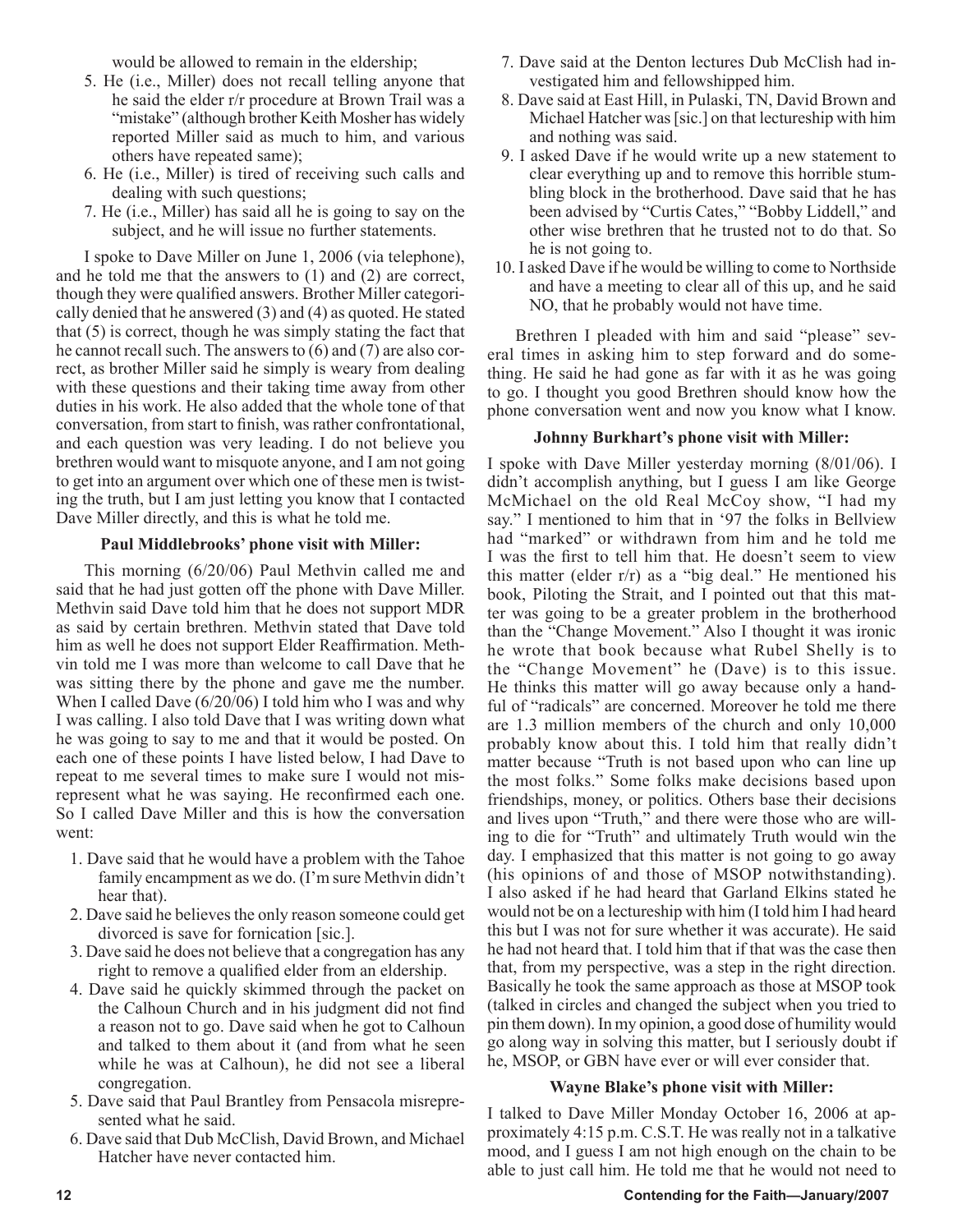answer any questions because his letter he sent out [ 9/23/05] was all he needed to say. I asked him if this was a letter of declaration or repentance (as some have said). He said it was a letter of explanation and not repentance. He feels he has nothing of which to repent. To him, this whole matter is "making a mountain out of a mole hill." He feels that a lot of people have been spreading fabrications (his word, he never said the word, "lies"). He feels that if he allowed everyone to keep calling him he would never get his work done. I asked him about the 75% and he basically pinned that on the elders. He was just the one who did the "leg work." When asked if he had a conversation with Terry Hightower in the 90's he stated he didn't have a discussion about this [elder r/r], just remembered Terry mentioning it to him. He feels he has nothing to repent of, brethren. A "group" is spreading fabrications and he doesn't understand why they are doing such. The call only lasted about 8 minutes because he felt the letter spoke for itself. P.S. This info can be shared if you want. I have no problem with getting this information out. It's sad, but its how he prefers to do things.

#### **Conclusion**

This compilation of contacts and attempted contacts with Dave Miller does not include the many letters written in 1999 and 2006 by members of the Northside church of Christ relating to his appearance at and endorsement of the apostate Calhoun, GA, church, which he never answered.

Now, in light of the foregoing facts, we are made to wonder what certain brethren who continue to insist you talk to brother Miller personally hope to accomplish. A private meeting at this point would serve no purpose for the cause of truth or unity. The phone conversations above reveals a Dave Miller who is in a "denial" mode, who keeps changing his story, and whose pride in these matters has become his stumbling block.

#### **Item# 3**

# **TRUE-FALSE QUESTIONS FOR DAVE MILLER QUESTIONS ON MDR AS THEY RELATE TO INTENT**:

- 1. True or False: If a man and woman enter into a marriage by complying with the appropriate civil law, but one or both of them do not intend to be married, no Matthew 19:6 God-joined marriage took place.
- 2. True or False: Everett Chambers admitted he never intended to enter into his marriage with his cousin so as to actually be married.
- 3. True or False: Everett Chambers had a Matthew 19:6 God-joined marriage to his cousin from July 2, 1993 through February 17, 1997.
- 4. True or False: If two eligible people marry for the sole purpose of obtaining citizenship for one of them, they would not be joined in a Matthew 19:6 marriage.
- 5. True or False: God does not recognize a marriage to have occurred if at least one party does not intend to be married.
- 6. True or False: If one party in a marriage makes vows with mental reservations, the result is a marriage God does not recognized.
- 7. True or False: Someone can make marriage vows (i.e., comply with civil law) without intending to keep

said vows and God will not hold him/her accountable for it.

- 8. True or False: If two eligible people marry for the sole purpose of cheating the government, but later fall in love and decide they want to stay together, they would need to do nothing further in order to be married to each other.
- 9. True or False: If two eligible people marry for the sole purpose of cheating the government, but later fall in love and decide they want to stay together, they would need to divorce and remarry.
- 10. True or False: God does not recognize a marriage to have occurred if at least one party does not intend to enter into a marriage.
- 11. True or False: When two business men enter into a contract to do business with each other, no contract actually exists if one of them did not intend to enter into the contract.
- 12. True or False: The "intent" doctrine regarding marriage, as practiced by Everett Chambers and defended by me, David Miller, is parallel to the Roman Catholic doctrine of "mental reservation."

## **QUESTIONS ON THE HOLY SPIRIT AS THEY RE-LATE TO MAC DEAVER:**

- 13. True or False: I, Dave Miller, am in fellowship with the Pearl Street Church of Christ in Denton, TX.
- 14. True or False: I, Dave Miller, believe Mac Deaver's teaching, as it relates to the direct operation of the Holy Spirit, is Scriptural.
- 15. True or False: I, Dave Miller, believe Mac Deaver's teaching, as it relates to modern-day Holy Spirit baptism, is Scriptural.
- 16. True or False: I, Dave Miller, am in fellowship with Mac Deaver.

## **QUESTIONS ON FELLOWSHIP AS THEY RE-LATE TO THE LIBERAL/APOSTATE CALHOUN CHURCH:**

- 17. True or False: Fellowship is a Biblical doctrine bound by the laws of God.
- 18. True or False: Giving and Receiving of financial support, for an authorized work, constitutes Biblical

# **FREE CD AVAILABLE RE: DAVE MILLER**

This CD contains credible evidence regarding Dave Miller's position on re-evaluation/reaffirmation of elders, MDR, etc., relating to the Brown Trail Church of Christ, Apologetics Press, Gospel Broadcasting Network, MSOP, and so on.

# **ORDER YOUR FREE CD TODAY FROM**

*Contending for the Faith* **P.O. Box 2357 Spring, TX 77383-2357** 

If you desire to have a part of distributing this important CD, make your financial gift out to: **Spring Church of Christ, P. O. Box 39, Spring, TX 77383**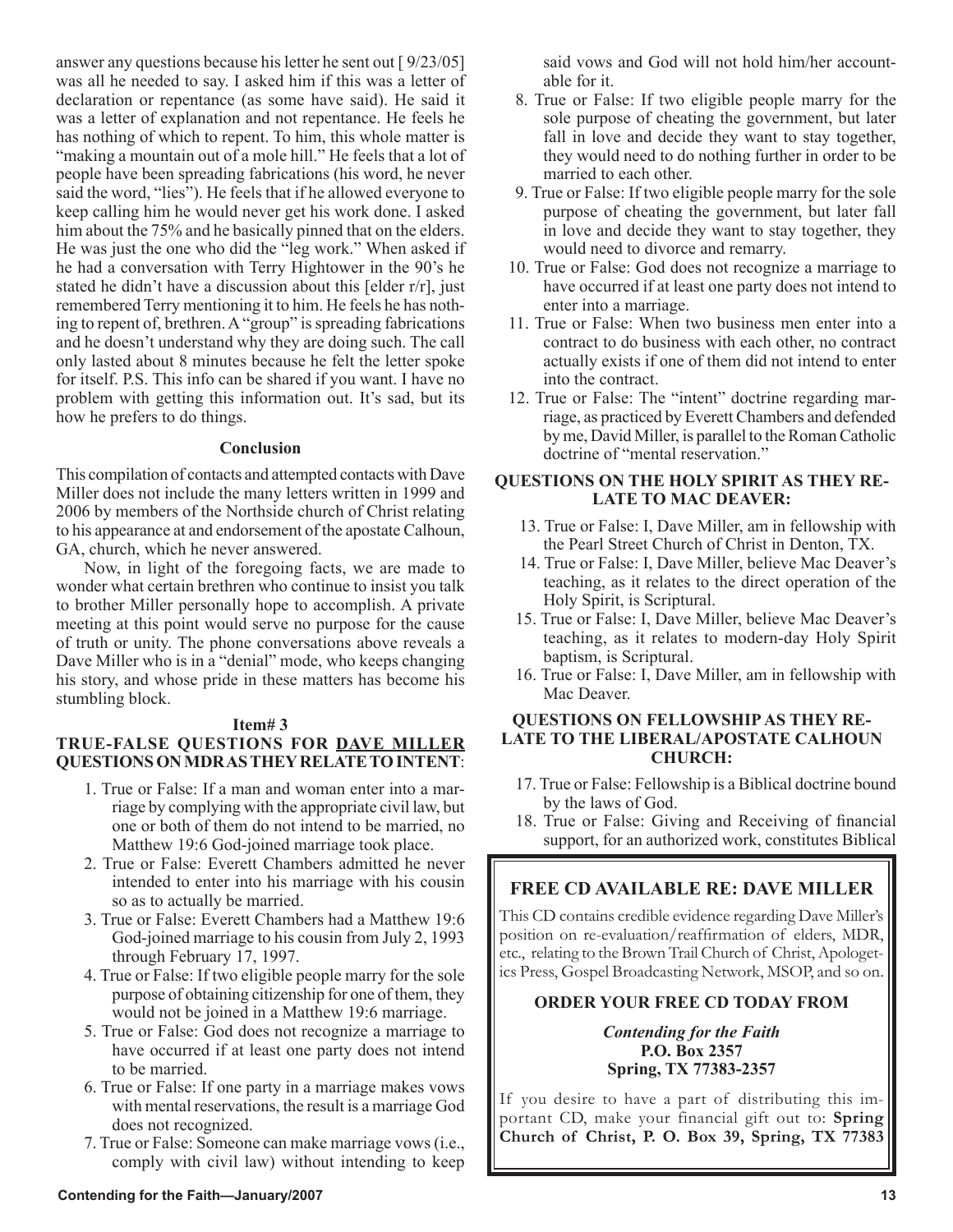fellowship and is therefore governed by the law of God.

- 19. True or False: Participation with a KNOWN apostate church is a violation of God's law on fellowship.
- 20. True or False: Endorsing a KNOWN apostate church, her elders and preacher, is a violation of God's law on fellowship.
- 21. True or False: Endorsing a KNOWN apostate church, her elders and preacher, is not a violation of God's law on fellowship, if said endorsement was not intended as an endorsement. (If true, please supply the  $passage(s)$  ).
- 22. True or False: It is Scriptural to withdraw from an entire congregation if and when said congregation clearly (with documentation) apostatizes from the truth.
- 23. True or False: It is Scriptural to withdraw fellowship from the elders of a congregation ONLY, while continuing to be in fellowship with the members and preacher of said congregation.
- 24. True or False: Brethren who go ahead and extend fellowship to an apostate congregation (by attending and endorsing it), in spite of being provided with documentation/evidence of said apostasy, violate God's law on fellowship and thereby commit sin.
- 25. True or False: In 1999 I, Dave Miller, received an "Open Letter" (twenty eight pages) from the brethren of the Northside Church documenting the error of the apostate Calhoun Church of Christ prior to my visit with the Calhoun Congregation.
- 26. True or False: I, Dave Miller, read the "Open Letter" prior to visiting the apostate Calhoun church.
- 27. True or False: I, Dave Miller, received audio tapes of Jerry Dyer's (a false teacher) Conflict Resolution Seminar conducted at the apostate Calhoun church in February 1999.
- 28. True or False: I, Dave Miller, listened to the audio tapes of Jerry Dyer before going to the apostate Calhoun church.
- 29. True or False: Based on said documentation I, Dave Miller, was able to determine the unsoundness of the Calhoun church before attending said church.
- 30. True or False: I, Dave Miller, violated God's law on fellowship by bidding Godspeed to the marked apostate Calhoun Church of Christ.

# **QUESTIONS ON ELDER R/R RELATING TO BROWN TRAIL IN 1990:**

- 31. True or False: The Brown Trail Church of Christ elders charged an "Elder Selection Screening Committee" (hereafter, the committee) of Brown Trail members with implementing, regulating, and monitoring the elder reevaluation/reconfirmation (hereafter, elder r/r) procedure at Brown Trail Church of Christ, April 8–May 27, 1990.
- 32. True or False: Said committee, therefore, stood between the existing Brown Trail elders and the congregation during the elder r/r procedure.
- 33. True or False: Said committee therefore rendered the existing Brown Trail elders as only "figure heads

without authority" elders during the reevaluation process.

- 34. True or False: The Brown Trail elders were therefore in submission to the findings of and were accountable to said committee, which placed the committee in authority over the existing Brown Trail elders during the elder r/r process.
- 35. True or False: It is possible for an elder who is presently serving and who has never resigned to be "reappointed."
- 36. True or False: The elder r/r process, as enacted at Brown Trail, prevented existing elders (who are to oversee all of the members and all of the work [Acts 20:28]) from having any voice in who would serve as the Brown Trail elders after the elder r/r procedure.
- 37. True or False: The Scriptures authorize a man or a committee of men to exercise authority over duly appointed elders in a congregation.
- 38. True of False: The Scriptures authorize duly appointed elders to relinquish their authority over a congregation to a man or a committee of men.
- 39. True or False: A congregation is obligated to submit to its elders, even if said elders implement an act of worship, a work, or a plan involving congregational organization that is unauthorized by Scripture.
- 40. True or False: When elders implement that which is unauthorized, members who participate in the error are absolved of any guilt by saying, "It was the elders' idea, not mine."
- 41. True or False: I, Dave Miller, believe that the elder r/r program, as carried out at Brown Trail in 1990, is authorized by Scripture.
- 42. True or False: I, Dave Miller, can produce the Scripture(s) which authorize the Brown Trail elder r/r program.
- 43. True or False: I, Dave Miller, believe the Brown Trail elder r/r program was merely an expedient means of elder selection/appointment/dismissal.
- 44. True or False: I, Dave Miller, believe that there can be no such thing as an "expedient" means of implementing an unauthorized procedure or work.
- 45. True or False: I, Dave Miller, served on the "Elder Selection Screening Committee," which planned and implemented the Brown Trail Church of Christ elder r/r procedure, April–May 27, 1990.
- 46. True or False: I, Dave Miller, helped draft and approved the wording of the "Biblical Rationale" statement issued in preparation for the Brown Trail Church of Christ elder r/r.
- 47. True or False: Although the other committee members and the Brown Trail elders approved it, I, Dave Miller, was the principal architect of the Brown Trail elder r/r plan of 1990. ("…And they [BT elders] asked me to present them with some information that would assist them in carrying out this objective" [Miller sermon, April 8, 1990]).
- 48. True or False: If I, Dave Miller, were in another situation similar to the one at Brown Trail in 1990, I would not hesitate to repeat the elder r/r program.
- 49. True or False: I, Dave Miller, would recommend that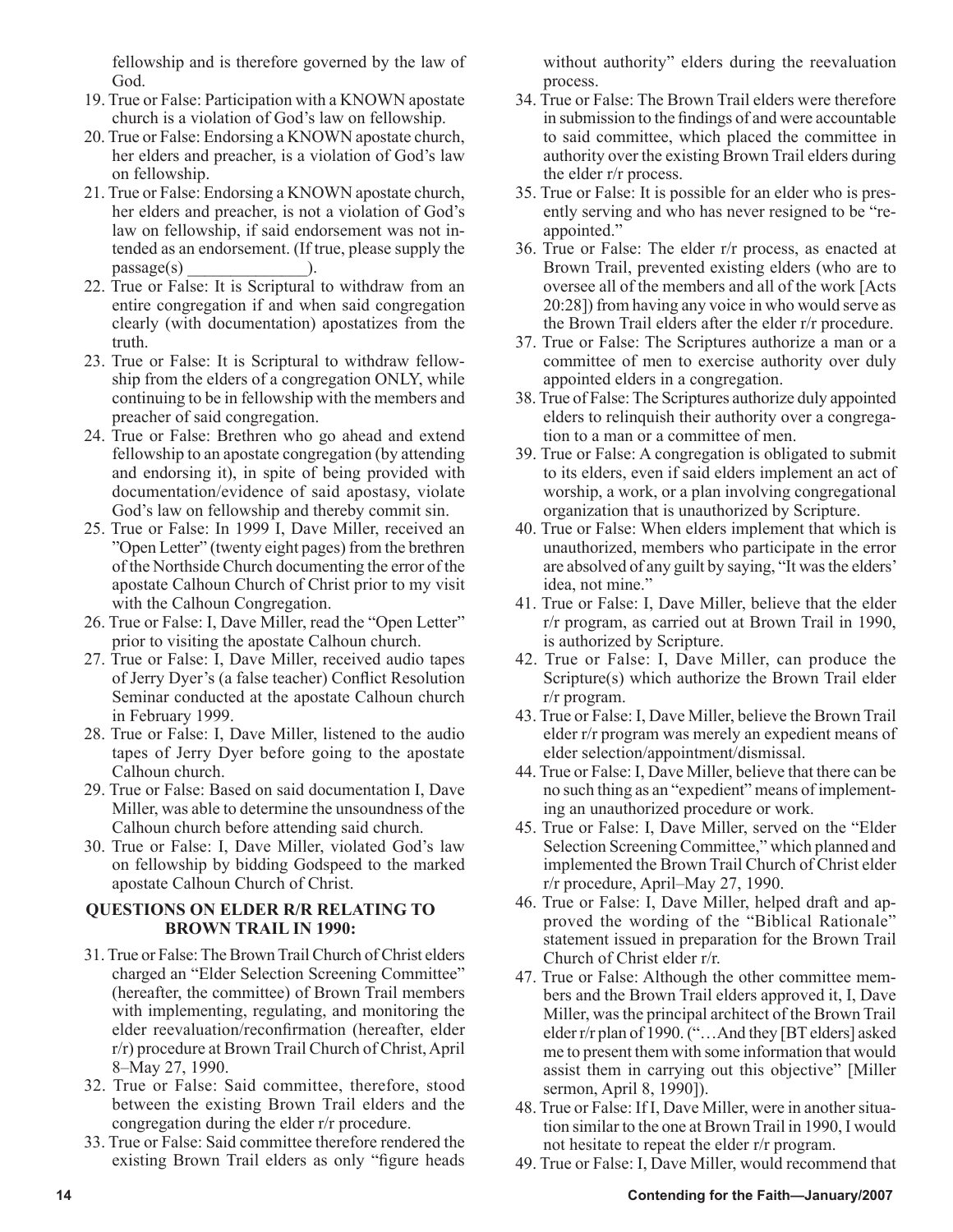# *Contending For the Faith* Spring Lectureship Books In Print "Give me a<br>person who<br>"reads."



*Anti-ism-From God or Man?* \$17.00 *Morals-From God or Man?* \$17.00  *Judaism-From God or Man?* \$17.00 *Jehovah's Witnesses* \$16.00 *Catholicism* \$16.00 *Premillennialism* \$14.00 *Isaiah Vol. 2* Chapters 40-66 \$12.00  *Isaiah Vol. 1* Chapters 1-39 \$12.00  *The Church Enters the 21st Century* \$12.00 (add \$3.00 per book S&H •TX residents add 7.25% tax)

# **SEND ALL ORDERS WITH PAYMENT TO:** *CONTENDING FOR THE FAITH*



• P.O. BOX 2357 • SPRING, TEXAS 77383-2357

"A book is a gift you can open again and again."

other congregations employ the Brown Trail elder r/r program under circumstances similar to those at Brown Trail in 1990.

- 50. True or False: I, Dave Miller, have recommended to other congregations that they employ the elder r/r program implemented by Brown Trail in 1990.
- 51. True or False: I, Dave Miller, am aware that the elder r/r program among churches of Christ originated in extremely liberal congregations and continues to be identified almost exclusively with them, except for Brown Trail.
- 53. True or False: I, Dave Miller, gathered material on the elder r/r programs from liberal congregations in the process of formulating the program which I presented to the Brown Trail elders and to the remainder of the committee.
- 54. True or False: I, Dave Miller, do not remember ever telling anyone (including Keith Mosher) that "I made a mistake" in advocating the elder r/r program at Brown Trail.
- 55. True or False: I, Dave Miller, stated in my sermon at Brown Trail on April 8, 1990: "Conceivably a man

could meet the qualifications, brethren, and yet not be perceived by that flock as a shepherd, not be a man to whom they will submit themselves."

- 56. True or False: To be perceived…as a shepherd is a Scriptural qualification of an elder (If "True," please supply the passage $(s)$ .
- 57. True or False: I, Dave Miller, stated in my sermon at Brown Trail on April 8, 1990: "So a man could be technically qualified to be an elder, and yet if the membership where he attends does not perceive him a leader in [sic.] whom they respect and trust, he cannot shepherd effectively."
- 58. True or False: The stipulation "does not perceive him as a leader," is a negative Scriptural qualification of an elder, as is "no striker," and "not given to much wine." (If true, please supply the passage(s)  $\qquad \qquad$  ).
- 59. True or False: I, Dave Miller, stated in my April 8, 1990, Brown Trail sermon that "Shepherds cannot lead where sheep will not follow," in the context of saying that a Scripturally qualified elder is disqualified if the "sheep" do not "perceive" him as a

## **Contending for the Faith—January/2007 15 and 2007 15 and 2008 15 and 2008 16 and 2008 16 and 2008 15 and 2008 15 and 2008 16 and 2008 16 and 2008 16 and 2008 16 and 2008 16 and 2008 16 and 2008 16 and 2008 16 and 2008 16**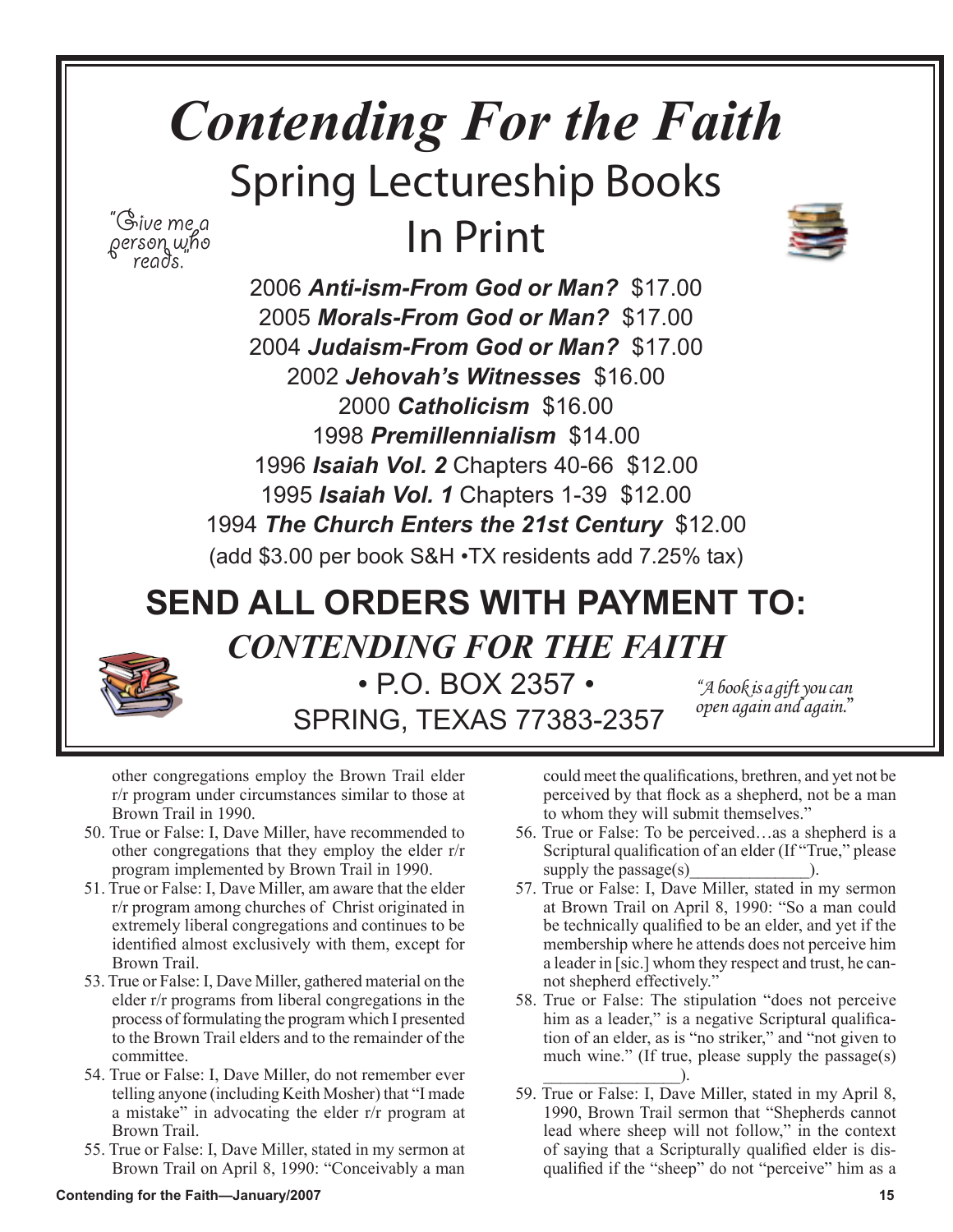"shepherd."

- 60. True or False: The Chief Shepherd (our Lord) should be disqualified because the vast majority of men do not "perceive" Him to be a Shepherd and refuse to follow him.
- 61. True or False: I, Dave Miller, believe that if 25 percent of a congregation "perceives" a man to be unqualified (though he is Scripturally qualified), he should not be appointed or he should not be "reaffirmed" if he is presently serving.

## **Item# 4 Debate Propositions Elder Re-evaluation/Reaffirmation**

 "The Scriptures teach that the re-evaluation and reaffirmation of elders as taught and practiced by the Brown Trail Church of Christ and Dave Miller usurps the authority of Scriptural elders."

Harrell Davidson Affirms: \_\_\_\_\_\_\_\_\_\_\_\_\_\_\_\_\_\_\_\_\_\_\_\_\_

Dave Miller Denies: \_\_\_\_\_\_\_\_\_\_\_\_\_\_\_\_\_\_\_\_\_\_\_\_\_\_\_\_\_

"The Scriptures teach that the practice of Eldership re-evaluation and reaffirmation, as taught and practiced at the Brown Trail Church of Christ, is a Scriptural (authorized) practice in the functioning of the eldership."

Dave Miller Affirms: \_\_\_\_\_\_\_\_\_\_\_\_\_\_\_\_\_\_\_\_\_\_\_\_\_\_\_\_\_

Harrell Davidson Denies:

# **MDR "Intent"**

"The Scriptures teach that when a person who is Scripturally authorized to marry, contracts a legal marriage for the purpose of gaining legal entrance into the United States, said person contracts a marriage (whether said person realizes it or not) that is a Matthew 19:6 God-joined marriage."

Harrell Davidson Affirms:\_\_\_\_\_\_\_\_\_\_\_\_\_\_\_\_\_\_\_\_\_\_\_\_\_\_

Dave Miller Denies \_\_\_\_\_\_\_\_\_\_\_\_\_\_\_\_\_\_\_\_\_\_\_\_\_\_\_\_\_\_\_

"All other things being Scripturally equal, when two persons **intend** marriage with one another **for the purpose** of gaining entrance into the United States, God refuses to join said persons together in a Matt. 19:6 marriage."

Dave Miller Affirms:

Harrell Davidson Denies: \_\_\_\_\_\_\_\_\_\_\_\_\_\_\_\_\_\_\_\_\_\_\_\_\_\_

## **Item# 5**

## **Conclusion**

With the foregoing material in mind, please consider our "Final Word" on this matter. The evidence of brother Miller's unscriptural teachings and fellowship practices are abundant. If he now wishes to resolve the controversy which surrounds him then let him meet us or someone else in an Open Public Forum and answer the questions we have set forth. We see no other way to resolve this conflict than for brother Miller to meet in some public forum and state his position clearly as to what he believes on the issues surrounding him. Not only would his doing so be in his best interest but it would be in the best interest of all those who genuinely want to restore unity and THE good fellowship we once enjoyed. This matter is now in the hands of brother Miller and all those who support him despite the abundant evidence of his error. We want to encourage a more open dialog among all brethren to meet and deal with issues like this one before they get out of hand. If brother Miller changes his mind and wishes to meet with us in the future we will gladly do so but only if he agrees to the stipulations we set forth earlier: (1) We meet face to face,  $(2)$  we ask precise T/F questions (Miller would be allowed to explain any answer he felt that needed an explanation),  $(3)$  we record the meeting, and (4) we distribute audio recordings to the brotherhood. Brethren, this is our "final word" on this matter. We have no intentions of pursuing another audience with Dave Miller. If we err in our dealing in this matter we would count you a dear friend if you would point it out to us. We do not say that with any haughtiness; we only want to do that which in right in the sight of almighty God. May we **"Prove all things; and hold fast to that which is good."** (1 Thess. 5:21).

Elders, Northside Church of Christ, Calhoun, GA Ron Hall Terry York

# **FREE CD AVAILABLE**

*Contending for the Faith* is making available a CD-ROM free of charge. Why is this CD important? ANSWER: It contains an abundance of evidentiary information pertaining to Dave Miller's doctrine and practice concerning the reevaluation/reaffirmation of elders, MDR, and other relevant and important materials and documents directly or indirectly relating to the Brown Trail Church of Christ, Apologetics Press, Gospel Broadcasting Network, MSOP, and more.

To receive your free CD contact us at *Contending for the Faith*, P. O. Box 2357, Spring, TX 77383-2357, or email us at cftfdpb@gmail.com.

If you desire to have a part in the distribution of this important CD you may make your financial contributions to the Spring Church of Christ, P. O. Box 39, Spring, TX 77383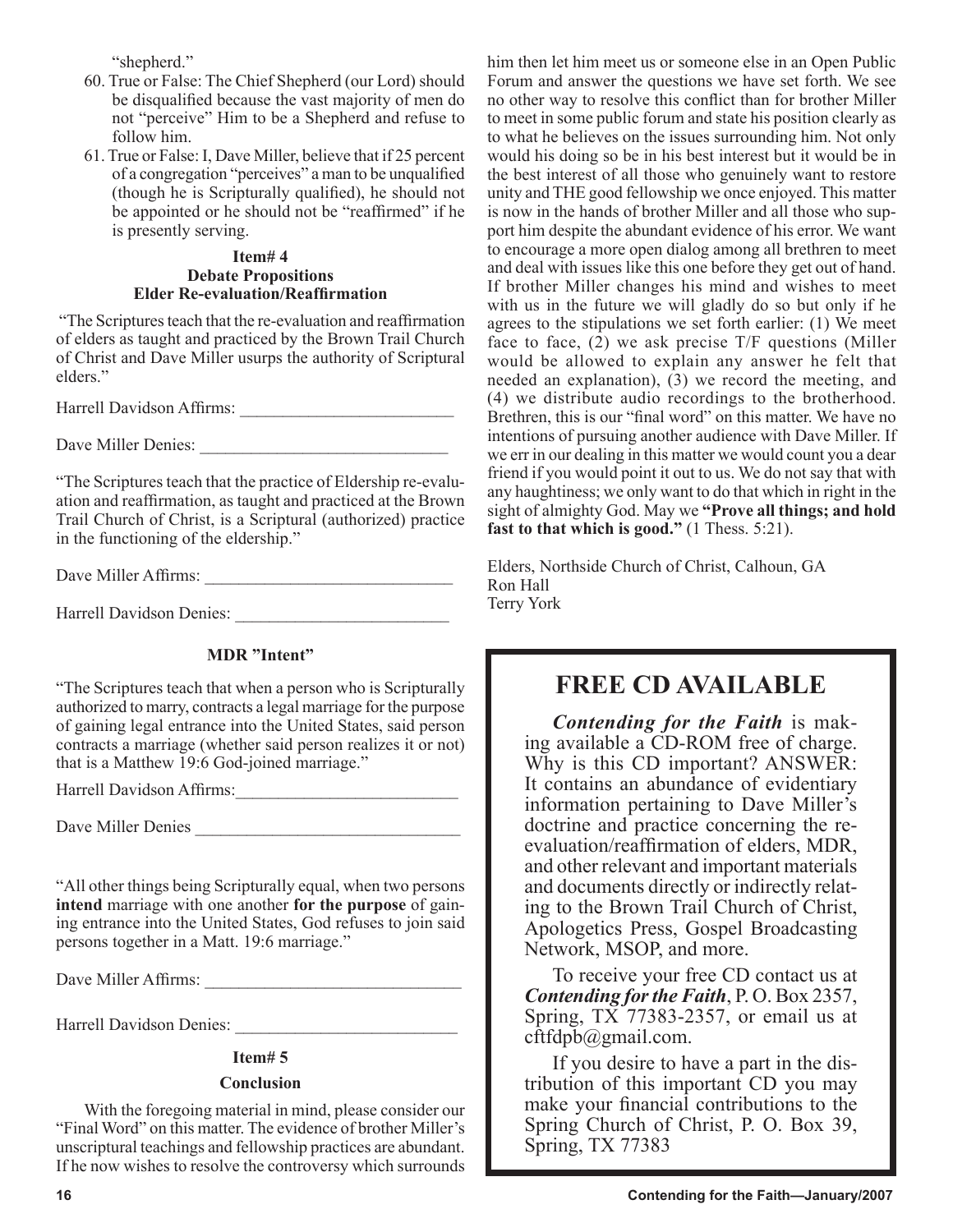# **"EXPRESSION OF CONCERN" SENT TO ELDERS, SOUTHSIDE, LUBBOCK, TEXAS**

**INTRODUCTORY NOTE:** Since 1998, the Southside Church of Christ in Lubbock, Texas, has conducted the Annual Lubbock Lectures the second week of October. From the start, it had stood firmly for the Truth by using for its writers/speakers only men of uncompromising convictions. (The Annual Lubbock Lectures were, in fact, patterned after the Annual Denton Lectures, which enjoyed a twenty-two year stretch of faithfulness.) When this year's lectureship schedule became public, several who read it were both amazed and disturbed at some of the men who were to speak. (The "Expression of Concern" below fully explains the basis of our amazement and disturbance.) Several brethren discussed the fact that some sort of communication should be made to the Southside elders relating to this year's roster. We doubted that these two men were aware of the implications of said invitations that involved more than one-third of the men invited. We believed a personal contact would be the best initial approach. Consequently, brother Marvin Weir began in August trying to reach brother Dale Stone, one of the Southside elders (with whom brother Weir has had a long, close, and cordial relationship), to discuss these concerns. Over the course of seven weeks, he left numerous messages on brother Stone's answering machine with no response. Finally, brother Stone returned one of his calls a few days before the lectureship began. Brother Stone indicated that brother Weir had told him some things he did not know about the current division among brethren and that after he and his fellow-elder, brother Malcolm Young, discussed them, they might want to contact Marvin for further discussion. Brother Weir encouraged him to do so and there was a ray of hope that they would respond, seeking additional information and documentation.

As a means of providing the Southside elders with at least some printed documentation and material to read, re-read, and carefully consider, the following "Expression of Concern," with the names of twenty-six men affixed, was mailed to brethren Stone and Young on October 26 (several days after the lectureship). The great majority of these names are of men who have spoken on the Lubbock Lectures over the years, several of them having done so numerous times. Although approximately four months have elapsed since that phone conversation and more than three months have passed since they received the "Expression of Concern," the Southside elders **have made no response whatsoever**. It was not the intent of this "Expression of Concern" or of brother Weir's phone call to dictate anything to the Southside elders. These were genuine, heartfelt, appeals to these men to rethink their direction and their alliances, as implied by this year's lectureship. Southside has been a great and badly needed congregation on the high plains of west Texas, where faithful congregations are so very few. Even now, it is the prayer of many who have had a close relationship with this congregation, that brethren Stone and Young will prayerfully consider the new direction in which they have allowed themselves to be led.

**—Dub McClish**

## 

Beloved brethren Stone and Young:

We, the undersigned, know of your history of dedication to the Truth of God's Word, to personal integrity, and to righteous behavior in yourselves and in others. Most of us have observed this first-hand from our visits with you at Southside during one or more of your annual lectureships and/or on other occasions. While some of us have only been privileged to observe this dedication from afar, we are nonetheless convinced of it.

When the list of your speakers for the 2006 lectureship began circulation, we were shocked, amazed, perplexed, and disappointed. (To conclude that these reactions had anything to do with the fact that none of us was included is both unwarranted and false.) The list of speakers includes men whom your preacher (and the director of your lectureship) would not have even thought about inviting to fill the Southside pulpit only a year ago, and for good reasons. He did not associate with them, he hardly knew them, and he was even suspicious and critical of some of them. Now he has inexplicably decided to embrace them. We fear that you men may not be familiar with some of these men and have allowed them [to] fill your pulpit without sufficient information concerning them. We realize that you had never heard of many of us, as well, until your preacher invited us to speak on your lectureship. There is an important distinction that must be stated relating to these matters, however: Your preacher since July 2005 is not the same preacher you had until July 2005, although he still goes by the same name and lives in the same house. He has changed his convictions, and consequently his circle of fellowship and friendship significantly since that time. Consequently, the "kind" of men he chose for your lectureship this year is very different (in emphasis, direction, those with whom they cordially associate, etc.) from the "kind" of men who appeared on the Lubbock Lectures in all previous years. The inclusion of a large percentage of this year's roster signaled, if nothing else had done so, a remarkable and dramatic change of emphasis and direction in your preacher—and of the Southside Congregation, and it is not the right or a good direction and emphasis.

Let us be more specific:

1. Eleven of your speakers signed the Apologetics Press "Statement of Support," issued in June 2005, as part of the damage control resulting from the Bert Thompson scandal (see enclosure). In the wake of brother Thompson's removal as AP's Executive Director, brother Dave Miller was appointed "Interim Executive Director," a position he has occupied for more than a year. Brother Miller is a false teacher,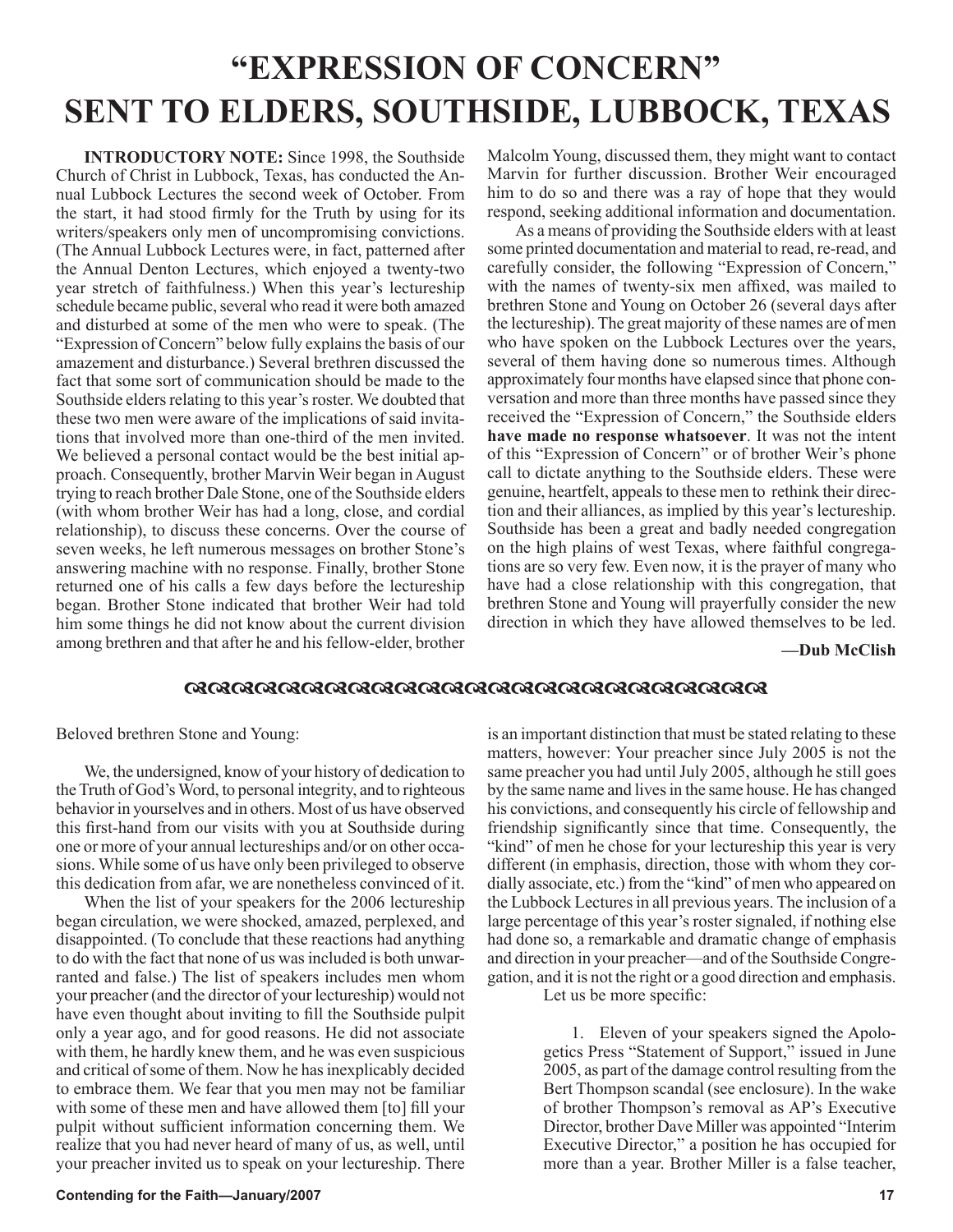concerning which teaching he has not repented. Brother Tommy Hicks is well aware of this fact, as indicated by his statement on July 26, 2005, in an e-mail message to brother Kent Bailey: "Specifically, regarding the false doctrines in which Dave Miller involved himself (i.e., elders "re-evaluation" doctrine and the marriage/divorce "intent" doctrine a la Everett Chambers), we stand with you and every other sound brother—in opposition to them." All of those who signed the AP "Statement of Support" have **implicitly** endorsed Dave Miller and his errors (although some of these opposed both him and his errors **before** the AP scandal). Moreover, some of those on your lectureship who opposed brother Miller's errors **before** they signed the AP "Statement of Support," have, **since** signing the statement, been **explicitly** endorsing and defending him, in spite of his errors. The eleven men on the Lubbock Lectures who signed the AP "Statement of Support" are: **Curtis Cates, Jim Dearman, Barry Gilreath, Barry Grider, Sean Hochdorf, Tom Holland, Joseph Meador, Jason Roberts, Paul Sain, Robert Taylor, and William Woodson.** If brother Hicks still stands opposed to Dave Miller and his errors, he has acted hypocritically in inviting eleven men who are on record as endorsing, upholding, and defending, to one degree or another, brother Miller and his errors. Do brother Miller's errors not matter any more to your preacher? Are brother Miller's errors no longer errors? If your preacher no longer opposes brother Miller or counts his errors worthy of opposing, it is incumbent upon him to make this know[n] to the brotherhood.

2. Besides the eleven men named above, you invited brother **Brad Harrub** to speak on your lectureship. Brother Harrub is a prominent employee of Apologetics Press and is co-editor with brother Dave Miller of the periodical, *Reason & Revelation*, published by Apologetics Press. The same things stated in the previous paragraph relating to your preacher's opposition to Dave Miller and his errors applies in the case of Brad Harrub. Either your preacher no longer opposes brother Miller and his errors, or if he still claims to do so, he has acted inconsistently and hypocritically by inviting one of brother Miller's closest associates at AP to speak on your lectureship. Again we ask, do brother Miller's errors not matter any more? In addition, brother Harrub recently engaged in fellowship with several liberals, including brother **Truitt Adair**, Director of Sunset International Bible Institute (Lake Tahoe Family Encampment [7/22–28] and a Spiritual Growth Workshop, Fresno, CA [9/27–10/1]). If brother Harrub were consistent, he would have no problem speaking on the Sunset campus itself, without reproving Sunset for its numerous doctrinal errors of the past and/or present, if invited to do so. By having him on the Southside Lectures, your preacher is within an inch of extending fellowship to Sunset itself, an institution he has for many years rightly exposed and opposed because of its errors. Are there no longer

any restrictions on fellowship in this new "unity-indiversity" behavior? [*Harrub has since left AP, but not because of Dave Miller's errors and he has not repented of fellowshipping with and speaking to liberal churches without rebuking their errors*—**EDITOR**]

3. Brother **Mark Hanstein** is among your speakers. He is Academic Dean of Bear Valley Bible Institute of Denver, Colorado (formerly, Bear Valley School of Preaching). Those of us who have known your preacher much longer than you men have known him, know that he would not have entertained the idea of inviting a representative of that school into your pulpit this time a year ago, and with good reason because of question marks that have surrounded it for several years. Furthermore, the Bear Valley Congregation (location of the school) engaged in its own elder reaffirmation/reconfirmation procedure about four years ago similar to the one brother Miller engineered at Brown Trail in 1990 and defended when Brown Trail repeated the procedure in 2002. We all wonder if your preacher still opposes this procedure as he stated he did as recently as July 2005.

4. Brother **Freddie Clayton** was among your speakers. He is a defender of the para-church organization, "Church of Christ Disaster Relief Effort, Inc.," headquartered in Nashville, Tennessee. In the 1999 Lubbock Lectures, your preacher gave to brother Marvin Weir the assignment of exposing the American Christian Missionary Society, founded in 1849, which institution eventually played a major part in the disastrous division of 1906. Brother Weir also dealt with present-day institutions **that are parallel to the missionary society** in structure, particularly citing the "Church of Christ Disaster Relief Effort, Inc.," as a case in point (*Looking Unto Jesus*, pp. 336–338). Your preacher apparently agreed with brother Weir's conclusions, because he printed and published this material in the lectureship book and commended the oral lecture that included this material. Does your preacher now believe the "Church of Christ Disaster Relief Effort, Inc.," which he once agreed was unauthorized, is now authorized? His invitation to brother Clayton implies as much.

The Apologetics Press scandal, resulting in the appointment of brother Dave Miller as its Executive Director in June 2005, led to the questioning of how brethren Curtis Cates and Joseph Meador, both TGJ Board members, could sign the AP "Statement of Support," thereby implicitly endorsing its Director, a false teacher. These questions were especially germane since *THE GOSPEL JOURNAL* had earlier published brother Marvin Weir's article (October 2002) exposing brother Miller's participation in the elder reaffirmation/reconfirmation program at Brown Trail, not only in 1990, but again in 2002—which article was applauded by various TGJ Board members and concerning which no Board member (including your preacher) expressed any reservations. The aforementioned questions led to the ouster of brethren Dub McClish and Dave Watson from the editorial staff of *THE GOSPEL JOURNAL*. Since those two events (June and July, 2005, respectively), an astounding realignment of relation-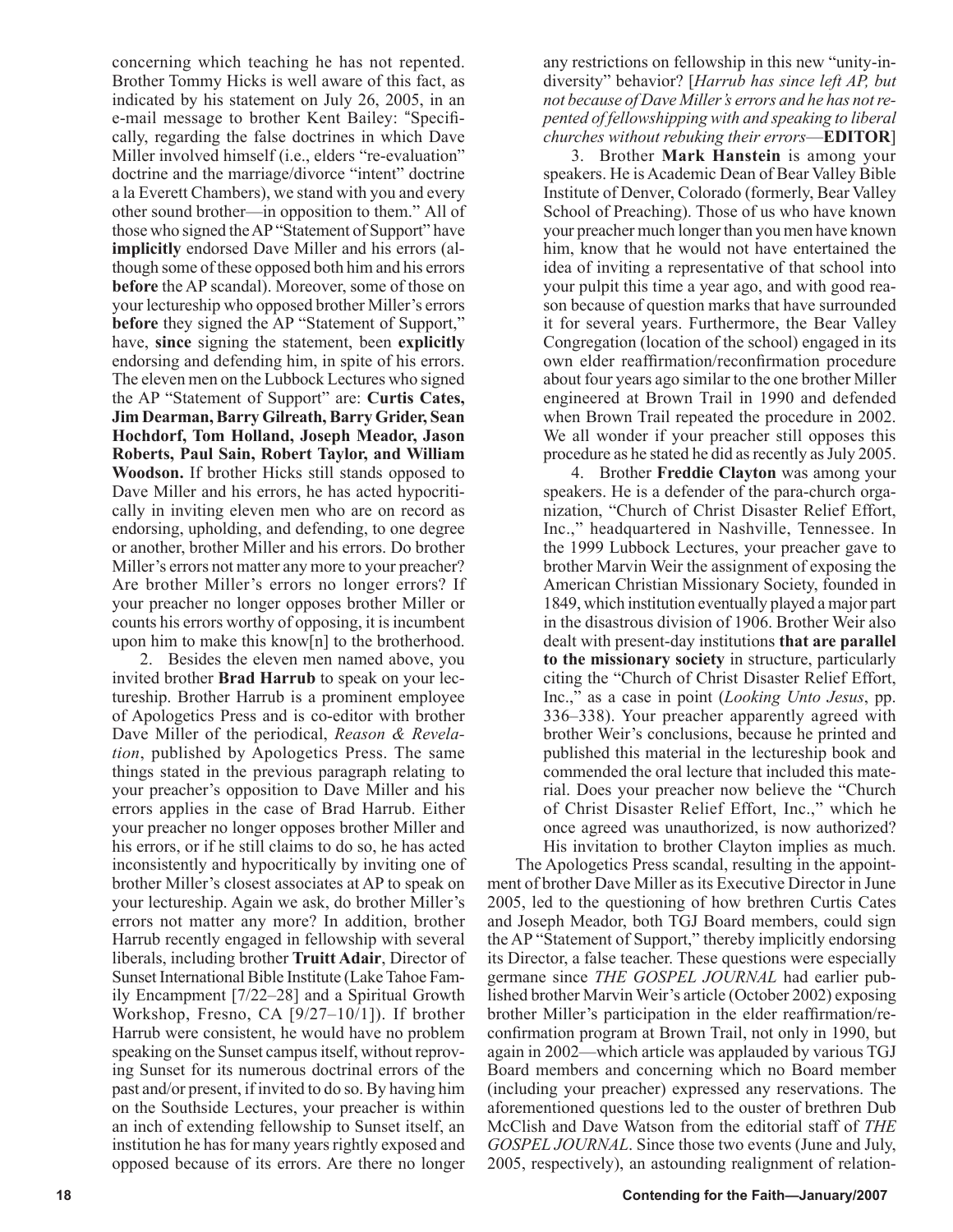ships has taken place that some have fairly characterized as a new "unity-in-diversity" movement on the part of some of those once considered sound and faithful men. The list of speakers on your lectureship this year is a prime example of this radical new approach to fellowship. Among your speakers are men who have been critical of each other for years (harshly so in many cases), if not out of fellowship with each other, but who apparently have rather suddenly decided they can "go along" in order to "get along." Some of the men on your lectureship have rarely, if ever, been invited through the years to speak on lectureships considered to be sound and faithful (e.g., Annual Denton Lectures, MSOP Lectures, Bellview Lectures, Spring Lectures, Power Lectures, and **Lubbock Lectures**) and for good reason—because of the question marks concerning them and those with whom they have been willing to associate in an approving way. Some of them must have been surprised (and perhaps even a bit confused) to receive an invitation to speak at Lubbock. These facts demonstrate enormous inconsistency and hypocrisy, and all because of one principal aim—to justify supporting a human institution, Apologetics Press, even if it means supporting an impenitent false teacher. Men who have for many years applied plainly and correctly such pivotal passages on fellowship as Romans 16:17–18, Ephesians 5:11, and 2 John 9–11, have inexplicably forgotten their meaning.

We love and appreciate you men because you have been stalwart and strong in the faith. This lectureship's roster was incompatible with those great virtues. Please do not consider our expressions of concern as any attempt to interfere in the autonomy of the Southside Congregation. Our appeal to you is just that—an appeal—for you to reconsider carefully the direction in which your preacher is now leading the great Southside Congregation, as evidenced by the men on this year's lectureship. It is decidedly not the strong, uncompromising direction in which you have been going for many years. Your geographical area, like so many others, has few congregations that faithfully hold to the Old Paths. Those congregations are getting fewer each year. We know that you men at one time had full confidence (and we pray that you still do have) in those of us who have affixed our names below and that you will therefore soberly consider our plea that you look diligently into the issues we have raised. We earnestly pray that Southside will not—has not—become another casualty in the spiritual warfare in which we are engaged. We beg you to carefully consider our earnest expression of genuine concern.

| Kent Bailey           | Danny Douglas    |
|-----------------------|------------------|
| Lynn Parker           | Jerry Brewer     |
| Dennis (Skip) Francis | Roelf Ruffner    |
| Darrell Broking       | Gary Grizzell    |
| <b>Gary Summers</b>   | David Brown      |
| Michael Hatcher       | Don Tarbet       |
| Frank Carriger        | Terry Hightower  |
| David B. Watson       | Ken Chumbley     |
| Lester Kamp           | Marvin Weir      |
| Darrell Conley        | Dub McClish      |
| <b>Jess Whitlock</b>  | Harrell Davidson |
| Lee Moses             | Paul Vaughn      |
| Daniel Denham         | Johnny Oxendine  |

# The Error of Balaam

## Lester Kamp

Balaam of the Old Testament is known for his willingness to "preach" whatever was requested for "wages." Peter stated, **"Which have forsaken the right way, and are gone astray, following the way of Balaam the son of Bosor, who loved the wages of unrighteousness"** (II Peter 2:15). There are many modern day preachers who run **"greedily after the error of Balaam for reward"** (Jude 11); there are many even today who "hold the doctrine of Balaam" (Revelation 2:14). Robert Taylor accurately observed, "Balaam's soul was for sale to the highest bidder" (James and Jude, page 94).

When institutions depend for their survival on raising money from outside the institution, they become particularly vulnerable to the temptation to allow "money to do the talking"; or as another described it: "monetary expedience becomes lord." The larger the school (including faculty and facility) the more dependent it is on substantial financial support. Many congregations have lost their spiritual moorings because of the money that continues to be needed simply to operate and maintain its new, elaborate facilities. Some elders have refused, therefore, to take a strong (Biblical) stand on "controversial" issues because they realize that many of those who contribute large sums of money will not tolerate their doing so. Wealthy individuals because of the congregation's dependence on their money determine the teaching of such congregations.

Preachers have compromised the Truth of God's Word just to keep the money (salary) coming in. Sometimes both of these factors contribute to the same situation. Preachers are afraid to preach "the whole counsel of God" because they realize that there are those "big contributors" within the congregation who will stop their contributions and/or go elsewhere if certain things are taught. Some Bible topics which many no longer tolerate are: Marriage-Divorce-Remarriage, Modest Apparel, Social Drinking, Materialism, and such like. Many do not want to hear what the Bible teaches on these matters and will do all they can to prevent the Bible's being taught on these subjects. For some, it is not what is right according to the Bible; but who favors or opposes certain doctrines that determines "right" or "wrong."

Cronyism (brotherhood "politics") can also play a role in such compromises of Truth. In order for some preachers to take a stand on certain subjects they must first determine the pulse of the brotherhood—at least the beliefs of those fellowpreachers with whom they are close (cronies). For them, it is not "What does the Bible say?" but "What do my friends say?" or "What is the position of my alma mater (whether college or preacher training school)? Over the years, I have known many preachers who have determined their "convictions" based simply upon what they believe is the "majority" view. Brethren, such ought not so to be! Truth is not determined by money or by those who have it and give it to certain works. Truth is the absolute, unchanging standard of God's Word! Right is right and must be upheld even when we stand alone. The threat of hard times brought on by the loss of funds should not determine what we preach! Refusing to preach on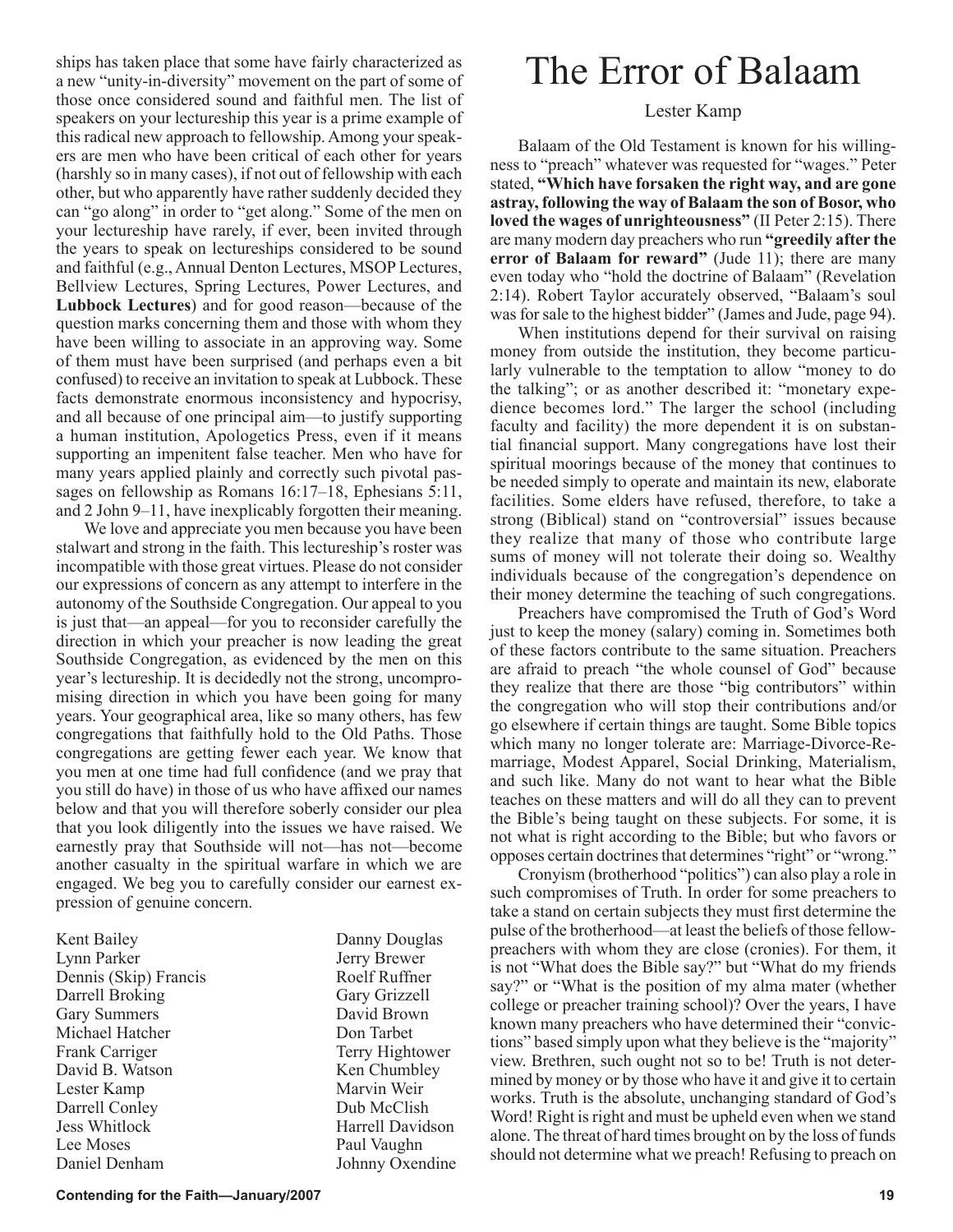certain subjects and/or refusing to uphold what is right always constitutes compromise. Failing to preach "the whole counsel of God" is as wrong as blatantly preaching false doctrine! Allowing the pressures of money or the doctrinal position of close friends to refrain from standing upon the Word of God is just as wrong (sinful)!

In 1988 Tom Bright wrote an article about "blind loyalty" to ACU when it became known that some of the professors there were teaching evolution. Many would not believe the facts because they could not accept the assertion that their alma mater was teaching error. He wrote,

Blind loyalty to things of man is never a quality to be coveted. As we look through "tinted glasses," our vision becomes blurred and we can see only the object of our affection in the light of that which we want to see. We become blind to the truth, and will defend the object of our affection regardless of the consequences. Loyalty to anything which has had a direct impact upon our life, and in which we have been heavily involved is not uncommon. Likewise, neither is blindness to the truth, even to the extent of a "whitewashing" and a cover-up. ...Again, we affirm that loyalty is to be commended. But when this loyalty becomes blind, even to the point of being idolatry, then the result can be nothing less than disastrous. ("When Loyalty Becomes Idolatry" by Tom L. Bright, Contending for the Faith, February 1988, pages 8-9.)

What brother Bright wrote many years ago remains true today! Sometimes institutions receive greater loyalty than does the Truth of God's Word. These institutions may have been good works in times past and for an extended period of time. But over time, problems have been allowed to creep in, and error is now taught and/or endorsed. Colleges are not the only objects of blind loyalty.

It should not surprise us (though it certainly grieves us) to learn of other institutions that we have grown to love and respect for their works' sake (and their previous stand for the Truth) over the years compromising the absolute standard of God's Word for the sake of money and maintaining one's religious "political" ties.

We now have a director of a preacher training school in Austin, Texas, and a director of a preacher training school in Memphis, Tennessee, who have publicly endorsed an institution (Apologetics Press [AP]), in spite of the false teachings of a member of its staff, brother David Miller. These brethren knew at the time of their endorsement of AP that he had been publicly marked by numerous brethren because of his errors on marriage-divorce-remarriage and the novel concept of the periodic "reaffirmation/re-evaluation of elders." Brother Miller has since been appointed Executive Director of AP, but the brethren who endorsed him have still made no retraction of their endorsement.

The director of the Memphis school is now defending the errors of brother Miller—errors which he was steadfastly opposing less than a year ago. The director of the school in Austin has even described those of us who continue to contend for the faith and to expose the influence of money and brotherhood "politics" as "a few who are in a small, but no less toxic, loyalty circle, negative faction, who if they gain control, will only rupture fellowship in the church even more than they already have." Note: Standing for the Truth is toxic only to sin and those who love it; contending for the faith is not based on loyalty to men, but to God's Word. Ultimately, these two brethren, along with others, made decisions based upon the threat of the loss of funds and the influence of their cronies rather than upon the Truth and those standing for it. Many others, because of "cronyism" have "circled the wagons" in a blind attempt to defend them.

Listen to brother Bright again,

It goes without saying that many congregations are literally dominated by the influence that a particular "college" wields upon it by the allegiance of its students. Nor can it be denied that some of the schools of preaching also carry such weight.

...I do not believe that a person should be standing and waiting with eager anticipation for the first negative thing to be said about a "Christian College," and then pick it up and "run with it." Nor do I believe that members of the body of Christ should have such allegiance to their alma mater that they become blind, even to the point of refusing to consider charges of the most serious nature, and then participate in a cover-up which is second to none ("When Loyalty Becomes Idolatry—II," *CFTF*, April 1988, page 5).

 The clear observations of brother Andrew Connally are appropriate here,

"There are hirelings in the church today as there have always been. Like Balaam greed has turned their hearts from God to filthy lucre. ... Some of our men have let their jobs mean more to them than truth and they have allowed their jobs to become greater in their eyes than God!...Like Diotrephes they have sold out to the rich, the powerful, the majority and gone with the majority in many instances."("The Spirit of Compromise," Ancient Errors and Modern Issues, ed. Bill Jackson [Austin, TX: Southwest Church of Christ, 1985], page 252).

Brethren, we need to wake up!

**—Lester Kamp** PO Box 1484 Statesville, NC 28687 lkamp@juno.com

#### **ଔ**୰ଔଽ୰ଔଽ୶ଔଽ୶ଔଽ୶ଔ

[The previous unedited article is brother Kamp's editorial in *Matters of the Faith*, Vol. 10, #1, January–March, 2006, pp. 1-4. In the following unedited letter from Curtis Cates we will see how said editorial, at the instigation of brethren Curtis Cates, director of the Memphis School of Preaching and Mike Hisaw, the preacher for of the Carriage Oaks Church of Christ, Bossier City Louisanna, caused the elders of the same to cease publishing and mailing said journal.

Hisaw, a graduate of the MSOP, was offended by Kamp's editorial and informed Cates about it. At Cates' request Hisaw sent him a copy of said article. The unedited letter to follow is Cates' "defense" of himself (such as it is) to the Carriage Oaks elders. *For reference purposes we have numbered each paragraph of said letter*.

The elders of the Spring Church of Christ now oversee the publishing and mailing of *Matters of the Faith*.—**Editor**]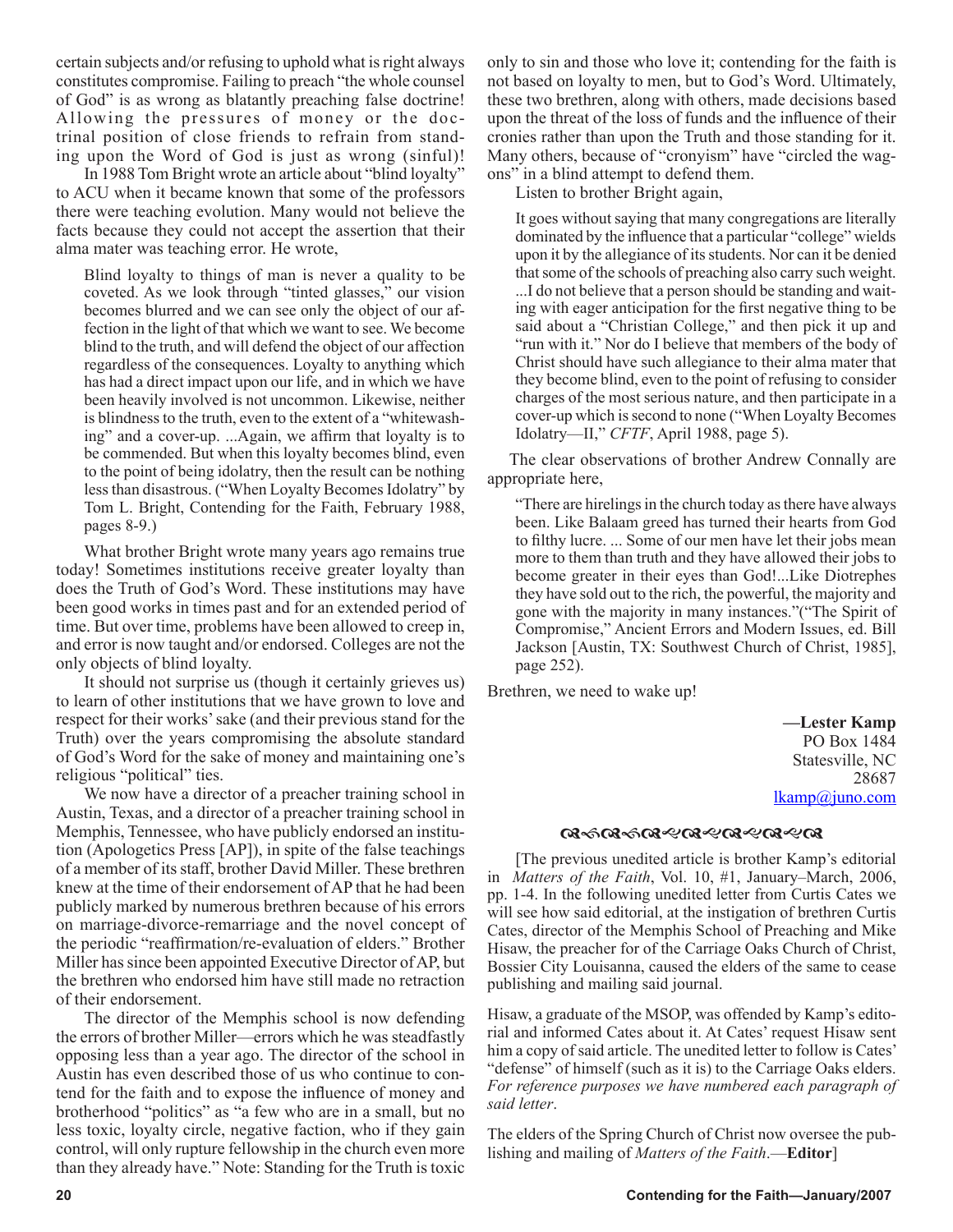# **CURTIS CATES' DEFENSE**

February 22, 2006

The Elders Carriage Oaks Church of Christ 5661 Shed Road Bossier City, LA 7111

#### Dear brethren:

**(1)** I have long admired you brethren and your unswerving loyalty to the pure, unadulterated Word of Truth. I shall always remember that Carriage Oaks was the first gospel meeting in which I was able to preach after my prostate surgery. You brethren were very supportive of my preaching, and you treated me royally. That was April 21-24, 2002, and I appreciate it.

**(2)** You brethren have a tremendous preacher, brother Mike Hisaw. He is one of the most gifted men who ever came through the Memphis School of Preaching, a man of impeccable character, principle, uprightness, and faithfulness to the Old Paths. He and his family are deeply loved and appreciated by brother Garland Elkins, brother Bobby Liddell, the other faculty, the Forest Hill eldership, and all others here. When I learned that you brethren had hired him, I rejoiced.

**(3)** Brother Hisaw, being the man of fairness and integrity that he is, called me and informed me of an article on "The Error of Balaam" that evidently is scheduled to appear in Matters of the Faith. I requested that he send me a copy of the article, which he did. Since I know you brethren and since I have always held you folks to be honorable men, I mentioned to him that I would like to write you brethren in confidence; please be assured that I am not in any way trying to put him in difficulty with you brethren. It was my idea, and knowing you brethren, I feel comfortable doing so. I feel that you are open to allowing me to give a defense from the charges, just as Paul stated, "My defence to them that examine me is this" (I Cor. 9:3). I believe you will prayerfully weigh my defense and receive it in the same spirit in which it is written.

**(4)** First, brother Joseph Meador (Southwest School of bible Studies [and the elders who oversee that work]) and I (Memphis School of Preaching [and the elders here at Forest Hill]) are described in the terms of Balaam. Dear friends, you will recall that that fellow endeavored to curse God's own people and was motivated by covetousness [which Paul says is idolatry]. He was an evil person.

**(5)** Second, the writer singled out brother Meador and me as having "publicly endorsed an institution (Apologetics Press [AP])," whereas there have been many faithful brethren who signed the "Statement of Support," including an outstanding gospel preacher whom the article specifically quoted, brother Robert R. Taylor, Jr. It seems to be evident the writer has a special bias and axe to grind against brother Meador and me.

**(6)** Third, we have been charged in the article with endorsement of "reaffirmation/re-evaluation of elders." Brethren, brother Bobby Liddell, our Associate, preached against this false doctrine in Missouri in October, 2005, and I endorsed everything he said. I preached against it in November, 2005, in Alabama. The charge is false! Brethren, we stand where we have always stood. Relative to brother Dave Miller, he denies that he ever held or holds to this error; he has even written that in a statement. I heard a preacher say on one occasion, "I would not believe it, even if it were to come out of his own mouth." I wondered within myself, What hope does a person have with

a preacher with that type spirit? I am glad he is not going to be my judge. My friends, I have always tried to lean toward the milk of human kindness, and I take it you brethren have also.

**(7)** Fourth, the article falsely charges that we endorse error marriage, divorce, and remarriage. Brethren, I teach what I have always taught on this subject. These are serious accusations, brethren. Where is the proof; the writer certainly does not give any. It is one thing to make a charge, it is quite another thing to prove it, as you know. Brother Miller also denies having ever defended error on marriage, divorce, and remarriage; you can check with him on that.

**(8)** Fifth, the virtually only thing which I have is my name, my character. My father preached the gospel sixty years, and I have preached the same gospel for forty-eight years. I have always taken very seriously the inspired words of Solomon, "A good name is rather to be chosen than great riches" (Prov. 22:1). I have repeatedly thanked the Lord for the good name I inherited from my dear father (Curtis C. Cates), now departed, and I have worked hard to keep it good and in my feeble way to add luster to it. Annette and I also have two sons, Andy and Dan, who are faithful gospel preachers.

**(9)** I will just have to tell you, brethren, this article is a defamation of and casts aspersions upon my character; they are false, injurious charges. It not only judges my motive, it claims to know the motivations of my heart—the evil report being that I am selling out the truth, and that for money! I know who started this vicious charge, and this article is a party to the propagation of it.

**(10)** As I stated earlier, what I am writing is in confidence. My wife and I have always sacrificed to preach the gospel and to work educating preachers for nearly four decades. We worked hard to become trained so we could do what we are doing. She earned the Master of Library Service degree, and I earned the Doctor of Education degree at the University of Alabama. She headed up two libraries in Christian Colleges and then was Research Librarian at Rhodes College in Memphis. Finally when she could cease working at Rhodes and keep her insurance [on which I greatly depend], I was able to "hire" her to head up the MSOP for \$12,000 a year—whereas at Rhodes she would be making \$45,000 plus benefits. In other words, we are sacrificing three-fourths of her pay for her to serve the MSOP. You think our critics would do this, brethren? [And, please be assured that we are not doing this for the glory of men, but rather to God's glory. I am simply answering the vicious defamation of character].

**(11)** I took a cut in pay to come to the MSOP twenty-four years ago, after having been a college vice president and college dean. I am quite sure that compared to the cost of living, I have taken quite a cut in pay since I have been here. And, I want to ask you to think about something. What do you think the average college dean or president makes today, brethren? Is anyone so naïve as to think I am here because of money? But, that is the charge! Brethren, I will tell you; I am human enough that such a defamation of my character and attack on my previously good name hurts. I feel like you brethren can understand and sympathize; I really feel that you will not wish to be a party to the defamation. I thank God that some still have confidence in my character and my strivings for Him.

**(12)** But, the writer might say, "Well, I was speaking not only of Curtis Cates but also of the Forest Hill elders." Brethren, you may not know that the full payment on this school/church location is made by the Forest Hill congregation; other congregations and individuals have helped to build the school building and library. The church at Forest Hill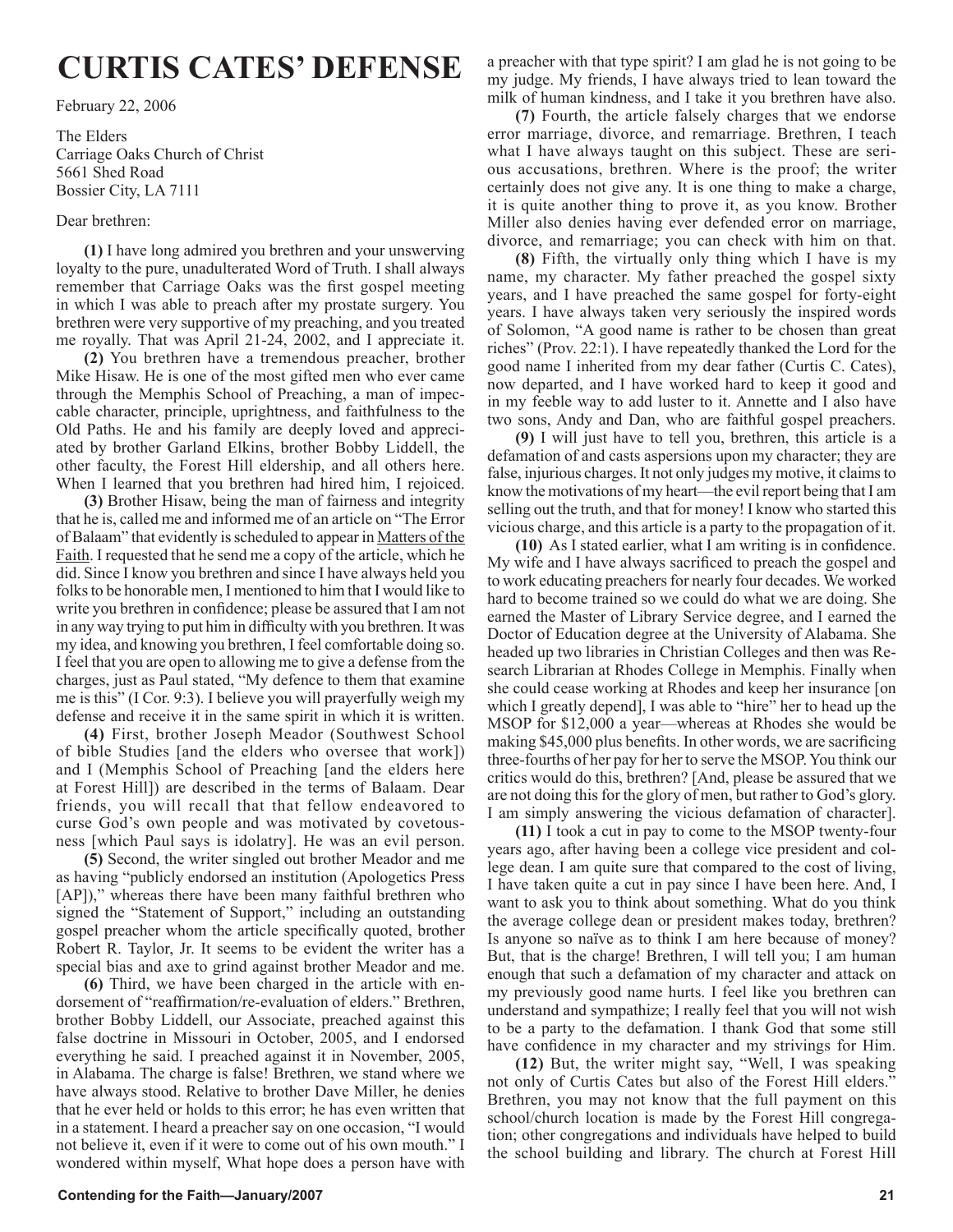also pays the teachers' salaries and the utilities, putting well over a half million dollars in the MSOP each year. Where is the proof that we have compromised the truth [as Balaam] for money? That is an evil, baseless charge and false; I know these men. They will not compromise the truth for anything!

**(13)** When they asked me to consider the work, I asked the elders. "What would it take to get you to compromise the truth?" The elders said [specifically brother Kirby, and the other elders concurred], "We are not going to compromise the truth, if we do not have two students." Where is the student who states that he has been taught false doctrine here, brethren? Ask your own preacher, an alumnus of the School, if he was taught false doctrine. He knows brethren Elkins, Liddell, Mosher, Dan Cates, Grider, Jones, Martin, Bland, and me. What error has ever been taught from this pulpit? What error have the faculty ever preached, brethren? It would seem that anyone who puts out such an article should be able to prove its various elements, charges, and injuries. Shedding innocent blood in destroying people's characters and sowing discord among brethren is (sic) serious (Prov. 6:16-19).

**(14)** Sixth, on top of the above, the implication is made that the Southwest elders and director and the Forest Hill elders and MSOP are participating in a "coverup." Brethren, do you believe that? Then, the implication is that brother Meador and I are "hirelings," motivated by "filthy lucre," and "like Diotrephes [we] have sold out to the rich." Brethren, do you really believe that? I do not think you believe that, and I am humbly requesting that you not print it.

**(15)** Can you imagine that brother Meador and I by implication are charged with "compromising the truth of God's Word just to keep the money (salary) coming in"? Brethren, our faculty has had some students who make far more money than we do. But, the writer of the article "continues to expose the influence of money, and brotherhood 'politics'." Amazing!

**(16)** Dear brethren, please think seriously before allowing these attacks to go forth from Carriage Oaks. Do you brethren not feel that enough harm to the precious, beautiful bride of Christ has already been done? Whom will it help, brethren? I do not think it would help anyone, not your congregation, not us, not Christ, not anyone. I shall pray for you. Please pray for us.

> Affectionately in Christ, [signed] Curtis A. Cates Director

CAC:jfk

*ઌ૽*ઌ૽ઌઌઌઌઌઌઌઌઌ

# **CATES' LETTER EXAMINED**

#### **David P. Brown**

**(Cates' Paragraphs 1-4)** Cates is verbose in expressing his admiration for the Carriage Oaks elders. Obviously in so doing he is promoting himself while seeking their sympathy. He lavishes high praise on their preacher, Mike Hisaw and declares the joy he experienced when they "hired them." We recall being described by Cates in much the same manner, until we dared question him, then we became tainted with "radicalism," "extremism," and so on. Having related to the elders how he obtained his copy of *Matters of the Faith,* Cates told Hisaw he "would like to write" said elders "in confidence" because he felt they were "open to" him defending himself "just as Paul stated" in I Cor. 9:3.

Kamp's editorial was **not** a "confidential" docu-

Cates said he was following Paul's example in defending himself, but he did no such thing. To follow Paul's example Cates was/is obligated to defend himself in at least as public a forum as Kamp's editorial was circulated.

Paul wrote the Galatian epistle for all the churches of Galatia. Among other things the receipients read, **"But when Peter was come to Antioch, I withstood him to the face, ..."** Then he wrote, **"But when I saw that they walked not uprightly according to the truth of the gospel, I said before them all...** (Gal. 2:11, 14). The passage Cates quoted to the Carriage Oaks elders (1 Cor. 9:3) was in a letter that was to be circulated among the churches—*this letter contained Paul's own public declaration of his defense.* If Cates does not think Paul's defense of himself was/is public in nature, how did he find out about what Paul said to the Corinthians almost half a world away and two thousand years removed? We cannot get Cates and company to meet with us when we have an orderly and fair open forum to discuss said matters relatively close to his home territory, but notice how large a letter he wrote "in confidence" to said elders—an easy thing to do when one thinks one's opponents will not see it, much less have the opportunity to reply to it. It is too bad that Cates et al. did/will not follow Paul's example in dealing with said matters.

Covert operations are the order of the day for Cates and his "buddyhood" concerning their dealings with the public errors of Dave Miller, Stan Crowley, and matters connected therewith. They know their pitiful efforts to defend their fellowship and support of Miller, Crowley, and such like cannot stand being scrutinized in the light of God's Word and the facts bearing on said cases (John 3:19).

Cate's comments in his paragraph # 4 clearly reveals that he certainly got Kamp's point and application. However, we will not hold our breath till he does the Scriptural thing about it.

**(Cates' Parargraph 5-7)** Kamp has no "axe to grind" against Cates or Meador. Out of those men who "publicly endorsed" AP only Cates and Meador are named because they were involved in the *TGJ* conspiracy to oust Dub McClish and Dave Watson as editor and associate editor respectively. Cates and Meador desired a change in the direction of *TGJ*. They madeup the ruse that McClish's reputation was so damaged that for him to continue as editor would destroy *TGJ*. The true driving force behind their actions was their desire to place *TGJ* under the editorial control of brethren who would not deal with brethren on the basis of facts and truth while forthrightly examining brotherhood issues—*they wanted "balanced" brethren to be in the editorial chair(s) of TGJ.* But in the light of the facts concerning Meador's very public use of Gestalt Therapy in his professional counseling practice that has involved him over a period of years in Humanistic, Existential, and Hindu disciplines, he may have more problems than he has thus far experienced.

In paragraph #6 when Cates wrote "we stand where we have always stood," at best he wrote a gross absurdity. Cates knows that he had had no friendly dealings with Brown Trail for several years, primarily because of Miller's false doctrine of elder r/r practiced by BT and Miller in 1990. Further, for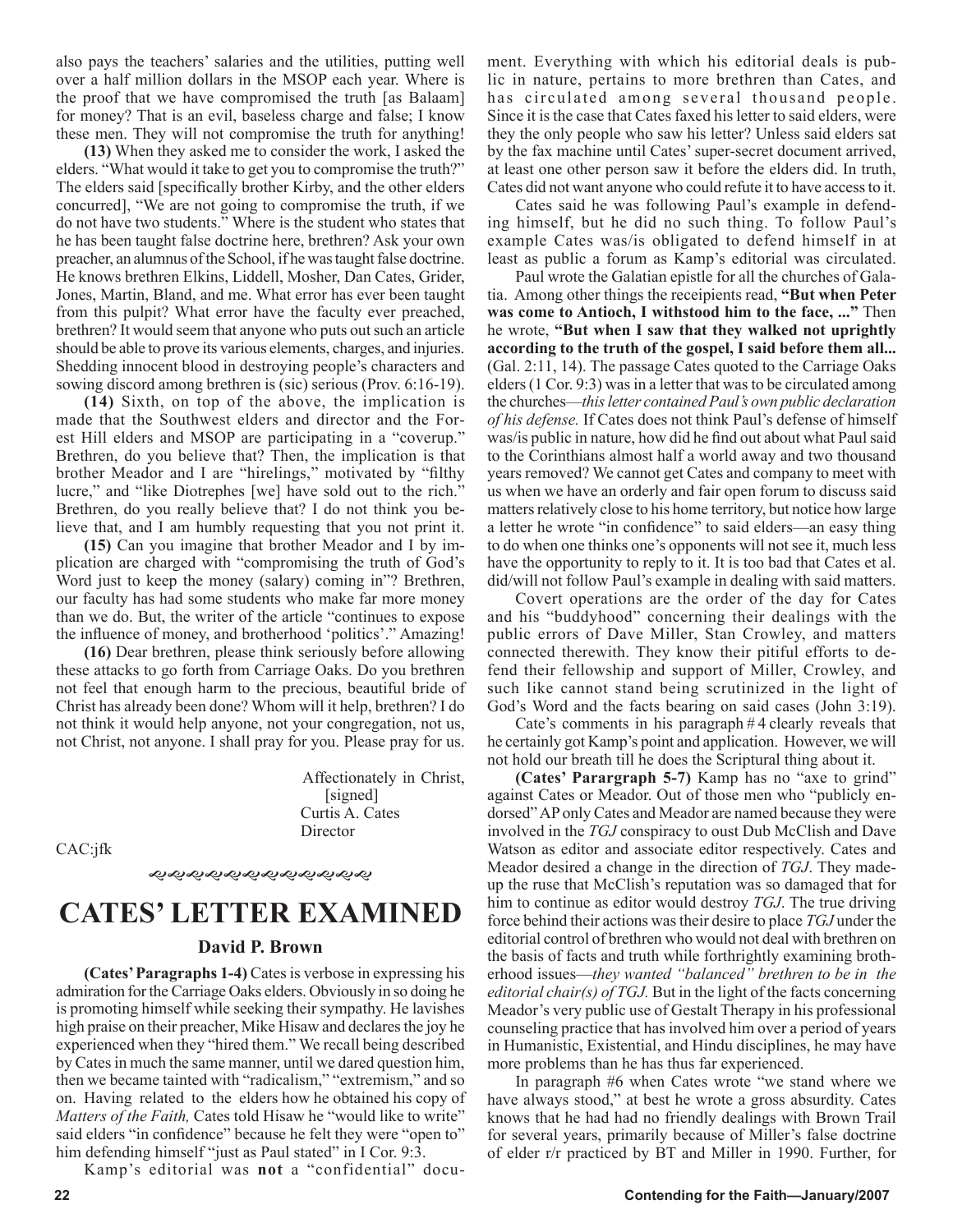those of us who have known Cates, he knows that we know that fact. Cates applauded Dub McClish's exposure of BT and Miller in the 1997 Bellview Lectures and in their book. Cates and the rest of the TGJ Board did not object when McClish printed Marvin Weir's exposure of BT and Miller in the Oct. 2002 *TGJ*, following BT's repeat of the process in 2002. Only after Miller began to court the favor of Cates from his roost at AP, and he was questioned about his and Meador's names on the support list of AP, did Cate's convert to (1) a dislike of Weir's article, (2) that Miller was a fine fellow, (3) BT's version (that contradicts the facts of their teaching and practise) of elder r/r was not error, and (4) Miller was more useful to him than was McClish and Watson.

By their support and defense of Miller and his doctrines Cates and his fellow travelers have been driven into fellowship with brethren and institutions they previously and Scripturally would not fellowshp (for example William Woodson, East TN School of Preaching; BT, Bear Valley, etc.) and refuse fellowship with brethren they had associated with in the Lord's work throughout the world. *Will the new Cates' fellowship policies stretch far enough to let Meador, with his newly revealed doctrinal baggage, stay in TGJ's embrace?*

Why would Cates indicate that Miller never has "held or holds" the elder r/r error simply because he denies doing so? How far is Cates willing to go down the road of self-deception? For years Rubel Shelly denied he had apostatized. There were those who defended him in the face of incontrovertible evidence produced by his own words and deeds. Is not Cates doing the same with Miller and his errors? Is not the evidence in his words and deeds just as incontrovertible relative to the errors of elder r/r, MDR/intent, fellowship, and perhaps direct operation of the Holy Spirit?

Cates "leaned toward the milk of human kindness" when he needed to preserve income for MSOP and no one dared question or contradict him. Does anyone fail to see Cates attempt to make the Carriage Oaks elders feel that if they did not accept his plea on behalf of himself and Miller, that they are harsh and unkind. *Cates "milk" has a bite to it.*

What Cates and his fellows actually teach on r/r of elders MDR/intent doctrine and the false doctrine on MDR taught by Stan Crowley of Shertz, Texas is one thing, but who they fellowship and support says more about what he and his fellows believe on the previous issues than what they actually preach or write. Cates and his fellow travelers are collaborators with Miller and Crowley in the promulgation of their doctrines. They do not hesitate to bid these false teachers "God speed" and thus they partake of their evil deeds (2 John 11).

If the Scriptures do not authorize the faithful to oppose the false doctrines of Miller, Crowley and friends in their errors on MDR, etc., then where is the Bible authorty to oppose the late James D. Bales, Jim Woodroof, Olan Hicks, et al. in their errors on MDR—or any other false teacher/doctrine? Must we get Cates and company's decision on what is and is not error as well as their permission before we can oppose it and the people who teach it?

**(Cates' Paragraphs 8–15)** Is Cates the only person who values his name? Was it Cates and friend's "milk-of-humankindness" and "balance" that motivated them to label us as "toxic," "radical," "extremists," etc.? Does Cates think that he has worked any harder to obtain, keep, and protect his good name than we have?

Nothing in Kamp's editorial judged Cate's motive. It did

STATE and EMPHASIZE his own stated motive for his actions relative to continued support and defense of Miller/AP and his decisions/actions relative to the editorship/direction of *TGJ*. That motive was fear of loss of financial support for MSOP.

Cates' moaning, groaning, and whining regarding how much he and sister Cates have financially sacrificed is one of the most pitiful whimpering messes we have ever read. It has NOTHING to do with the issue under consideration. *Further, in all of this sordid conglomeration of error who has ever charged Cates with having as his motive PERSONAL financial gain/loss?* Yet, he says, "That is the charge" —talk about manufacturing a straw man and attacking it. His own previously stated motivation is fear of financial loss for MSOP.

Cates clearly reveals that he knows the charge against him is not one of personal greed when he introduces the Forest Hill elders and asks for the proof "that we have compromised the truth (as Balaam) for money?" Out of his own mouth, as previously indicated, Cates said that a very generous contributor threatened financial loss to the school if he did not get rid of Dub McClish as editor of *TGJ*? Why did McClish need to go? Because he dared to tell the truth about the AP scandal and oppose the error of a false teacher at the head of a sacred cow called AP.

When Cates asked which faculty member was guilty of teaching error, he missed the point. The point is that by continued support, defense, and endorsement of Miller/AP, MSOP, Forest Hill, etc. are forced into fellowship with AP's false teacher director. Not one of them (including the Forest Hill elders) has had the courage to break ranks. Their decision to hang with Miller/AP was pivotal in the editor/direction change of *TGJ*, which has thrown open the floodgates of the new "unity-in-diversity," "balanced" agenda of these fellows. *It will be interesting to see if Meador's three fellow TGJ Board members will "hang" with him on the recent revelations about him, as noted earlier.*

NO COVER-UP CATES SAYS. Did not TGJ Board (president and v. president, respectively) try to "cover-up" the fact that McClish and Watson were forced out of their editorial positions by saying, "We didn't fire them, they just resigned," along with Tommy Hick's comment that "There was no writing on the wall" about new editors for *TGJ* before McClish and Watson "resigned"? Have they not continued to try to "coverup" the fact that McClish and Watson were forced out because they dared write about some issues/institutions/persons that to Cates and company had become "untouchables"? Furthermore, the exposure of the influence of money and brotherhood "politics" is at the very core of the current problems, Cates's denials notwithstanding.

Cates and his fellow travelers' idea of spiritual "balance" is belief and action on the basis of a consensus of certain brethren—persons chosen by themselves to form a core group to determine what and who is right and what and who is wrong. But the only Scripturally "balanced" brethren are those who believe and act **only** as the rightly divided Word of God authorizes them so to do regardless of the consequences to be suffered for so doing (Col. 3:17; 2 Tim. 2:15; Rom. 10:17; 2 Cor. 5:7; John 12:48; Jude 3). Yes, more than "enough" harm has been done to the Lord's church by all of this controversy and chaos, but *who struck the match that lit the fuse, causing the explosion?*

> **—P. O. Box 2357 Spring, TX 77383-2357**